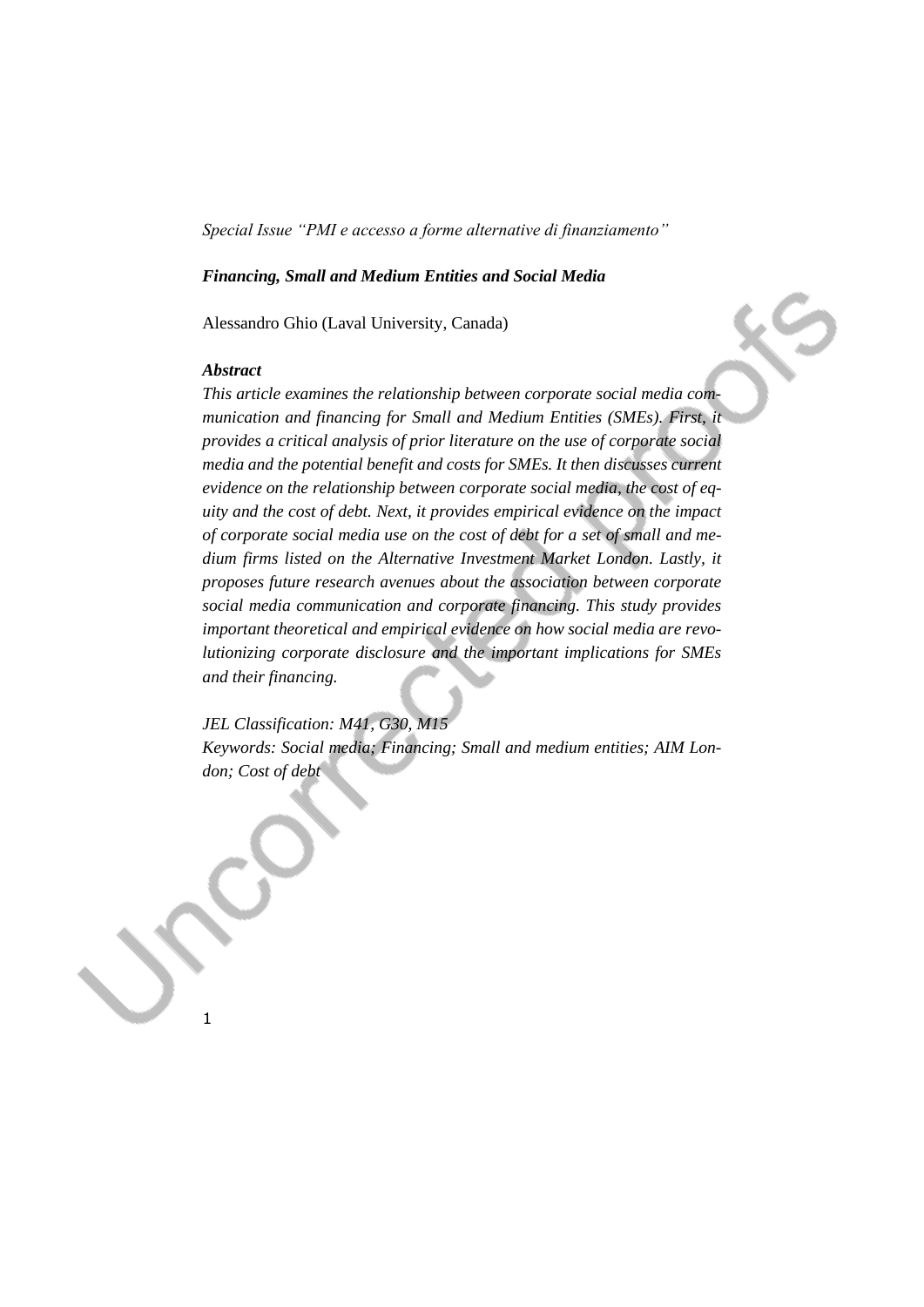### **1. Introduction**

Access to financing and the related costs are often critical to Small and Medium Entities (SMEs) (Beck & Demirguc-Kunt, 2006; Beck et al., 2008; López-Gracia & Sogorb-Mira, 2008). The main consequences for SMEs are limited growth opportunities and the potential risk of failure due to the lack of cash. These difficulties are mostly due to the information asymmetry between SMEs and potential investors (Bougrain & Haudeville, 2002; Leiponen & Byma, 2009). On the information supply side, SMEs often have limited resources to externally provide timely information. On the information demand side, investors require more information to mitigate the uncertainties around SMEs' activities.

Past literature shows the positive implications for SMEs to develop investor relationship (IR) departments in terms of access to financing (Bushee & Miller, 2012). However, developing IR requires investing substantial financial and human resources, representing thus a clear constraint for SMEs. Social media have the potential to be a game-changer for SMEs and their disclosure activities (Blankespoor et al., 2014; Miller & Skinner, 2015). Social media allow users to directly communicate information without intermediaries at a very low cost (Kaplan & Haenlein, 2010). Moreover, users can disseminate information in real-time and the recipients can comment and/or reply to the messages. As such, SMEs can use social media to constantly update their stakeholders, and in particular investors and financers.

Nonetheless, social media can induce costs for SMEs as they 'lose' control of the messages. Once an SME releases a message on social media, any user can then have access to that set of information and start new conversations and/or critically engage with the firm (Lee et al., 2015). Moreover, it is unclear *ex ante* whether investors would notice the messages SMEs release on social media. For instance, every day more than 500 million tweets are sent every day, which means 6,000 tweets every second.<sup>1</sup> Another key concern surrounding social media is the

<sup>&</sup>lt;sup>1</sup> Further information: https://www.internetlivestats.com/twitter-statistics/

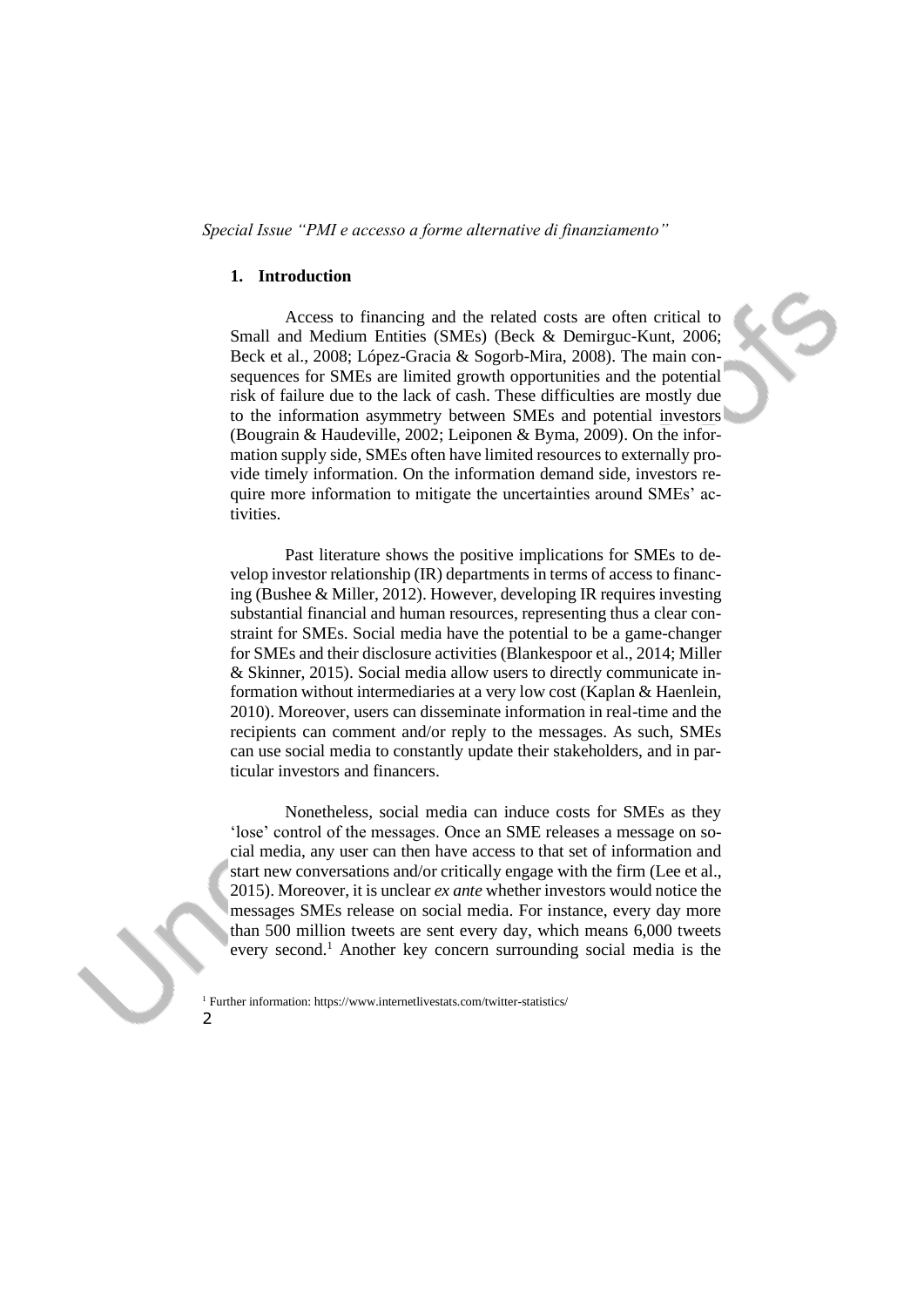reliability of social media messages. The Security and Exchange Commission (SEC), the American financial watchdog, issued in January 2012 a warning around investing based on social media information.<sup>2</sup> The risk of misleading information and the difficulty to independently verify messages may create an information environment that is unreliable.

This article thus aims to theoretically and empirically analyze the association between SMEs' financing and corporate social media communication. It first reviews past literature on corporate social media communication and its implications for SMEs. It critically analyzes the implications of corporate social media communication for equity and debt financing. It then provides empirical evidence on the impact of corporate social media communication on the cost of debt for a sample of small and medium firms listed on the Alternative Investment Market (AIM) London. Drawing on the analyses, it concludes by suggesting avenues for future research on financing and social media communication, with a particular focus on SMEs.

The contributions of this article are manifold. First, it adds to the growing literature on the role of social media for companies (Blankespoor, 2018; Miller & Skinner, 2015). Specifically, it shows the importance of corporate social media communication for investors and financers in their decision-making process. Second, it contributes to the literature on SMEs and financing (Beck & Demirguc-Kunt, 2006; Beck et al., 2008). This paper shows the positive implications for companies, and in particular for SMEs, to release information on social media because they will experience numerous benefits, including higher investors' attention, lower cost of equity and lower cost of debt. This paper also adds to our understanding of SMEs' voluntary disclosure (Boulland et al., 2021; Bushee & Miller, 2012; Filip et al., 2020; Ghio & Verona, 2020). While prior literature focuses on mimicking disclosure strategies of large firms, such as developing IR, this paper shows that companies can use new media platforms to disclose information and experience positive effects.

<sup>3</sup> <sup>2</sup> Further information at: https://www.sec.gov/investor/alerts/socialmediaandfraud.pdf.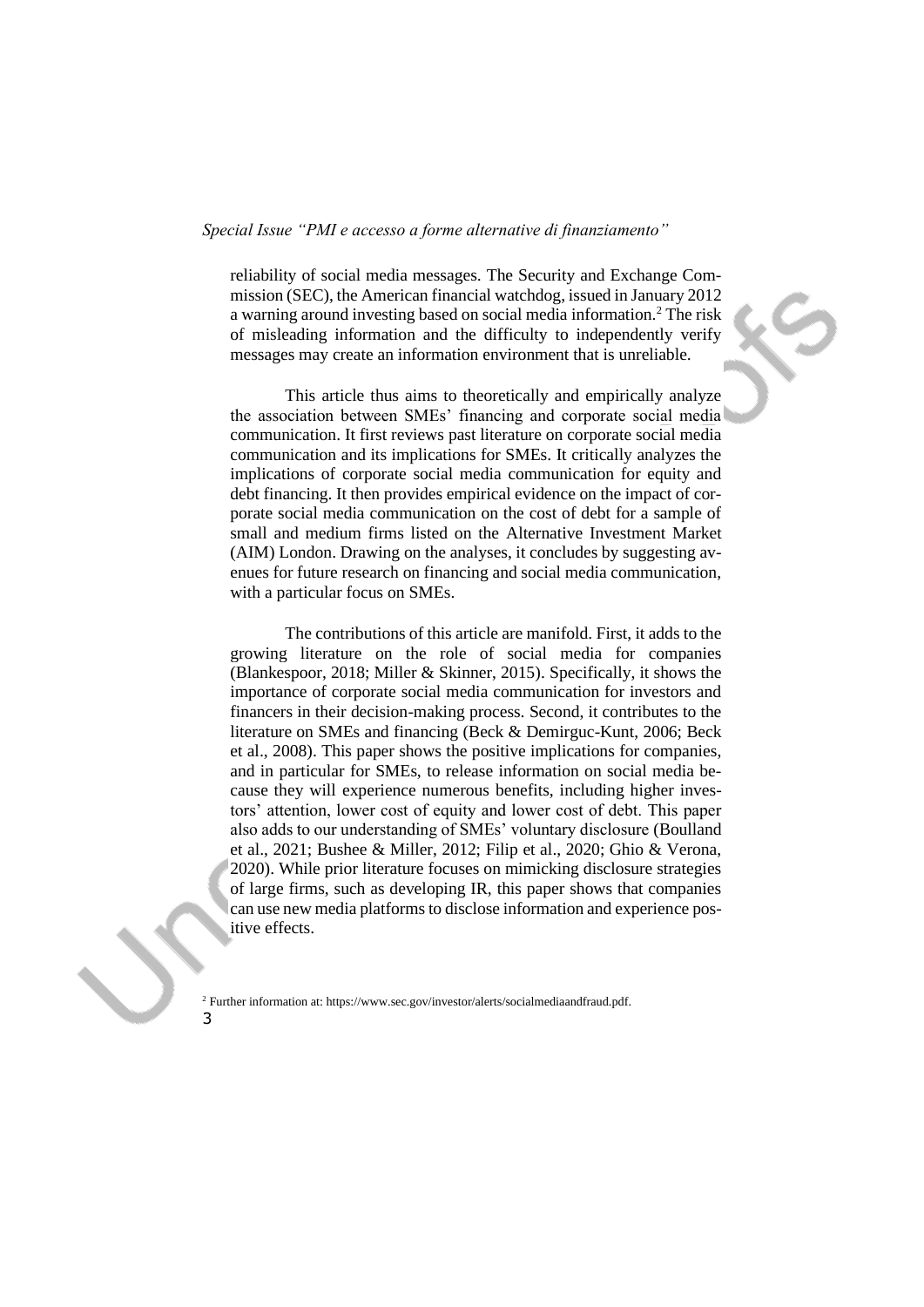### **2. The use of corporate social media**

Social media are revolutionizing communication processes, not only for individuals but also for companies. For a longtime, companies could disclose information to their stakeholders mostly through press releases which would then be disseminated by the financial press. Financial journalists often represented the gatekeepers of business communication. Considering the limited pages traditional press could print, journalists' decisions in terms of coverage and information content had a significant role in disseminating information to the public. This information control was detrimental to SMEs as they were often excluded from the press due to the limited audience.

Firms could provide information to their stakeholders through their websites or press releases. However, investors would need to actively pull this type of information. This implied that often the news could be read with a delay and would become less relevant for investment decisions. Moreover, users could not directly engage with the firm as this was a one-way communication between a company and its stakeholders. This delay is even more relevant for SMEs who often have limited financial and human resources to dedicate to investor relations. This situation can exacerbate the information asymmetry between SMEs and their investors, limiting their access to credit or leading to a higher cost of financing.

Social media present unique features that disrupt corporate communication. Social media are virtual platforms used to communicate among users (Kaplan et al. 2010). Examples of social media include Facebook, Instagram, Twitter, and WeChat among others. Figure 1 reports the trend of the number of users among different platforms. For instance, Facebook has almost 2.6 billion users in 2020. However, Instagram, a platform that mostly allows users to share pictures and videos, is having the fastest growth and currently has 1 billion users. From a business perspective, companies tend to use Twitter to communicate to their

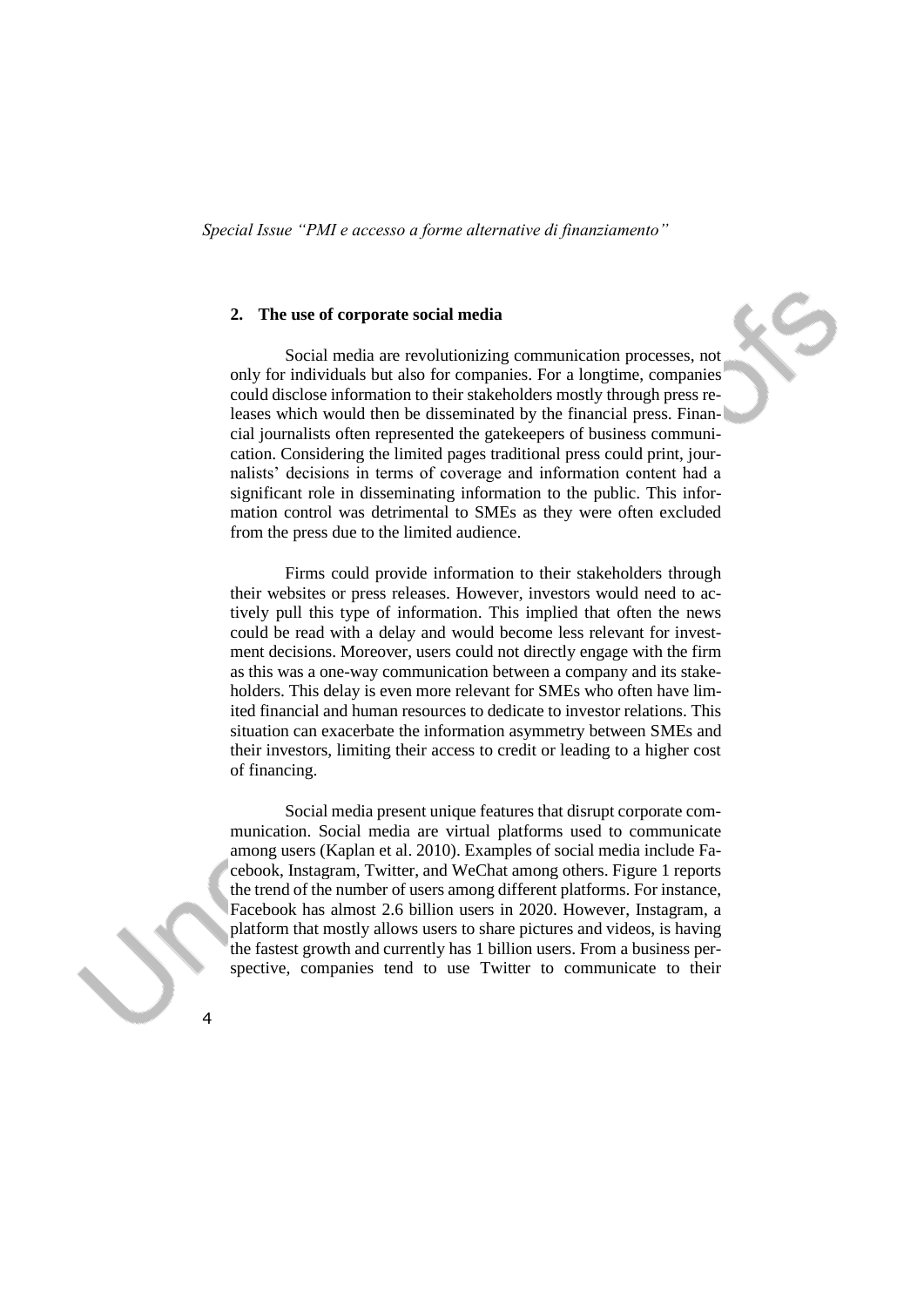investors (Ghio & Verona, 2020; Jung et al., 2018), while other platforms such as YouTube and Instagram are mostly dedicated to commercial use.



It is possible to identify two streams of research examining the relationship between social media and the business world. One examines the consequences of users' talk about companies on social media. Dedicated platforms to financial discussions, such as Seeking Alpha and Yahoo Finance, appear to influence market participants' decisions (Acharya et al., 2016; Ding et al., 2020). In these social media platforms, users act as informal analysts who discuss firms' performance and try to forecast their trends. Bartov et al. (2018) show that individual tweets on social media successfully predict forthcoming quarterly earnings and returns. These results are robust to concurrent information on traditional media. Differently, Jia et al. (2020) examine the rumours on Twitter around mergers. They show that social media can distort the price for weeks and it is not helping investors to predict merger realization.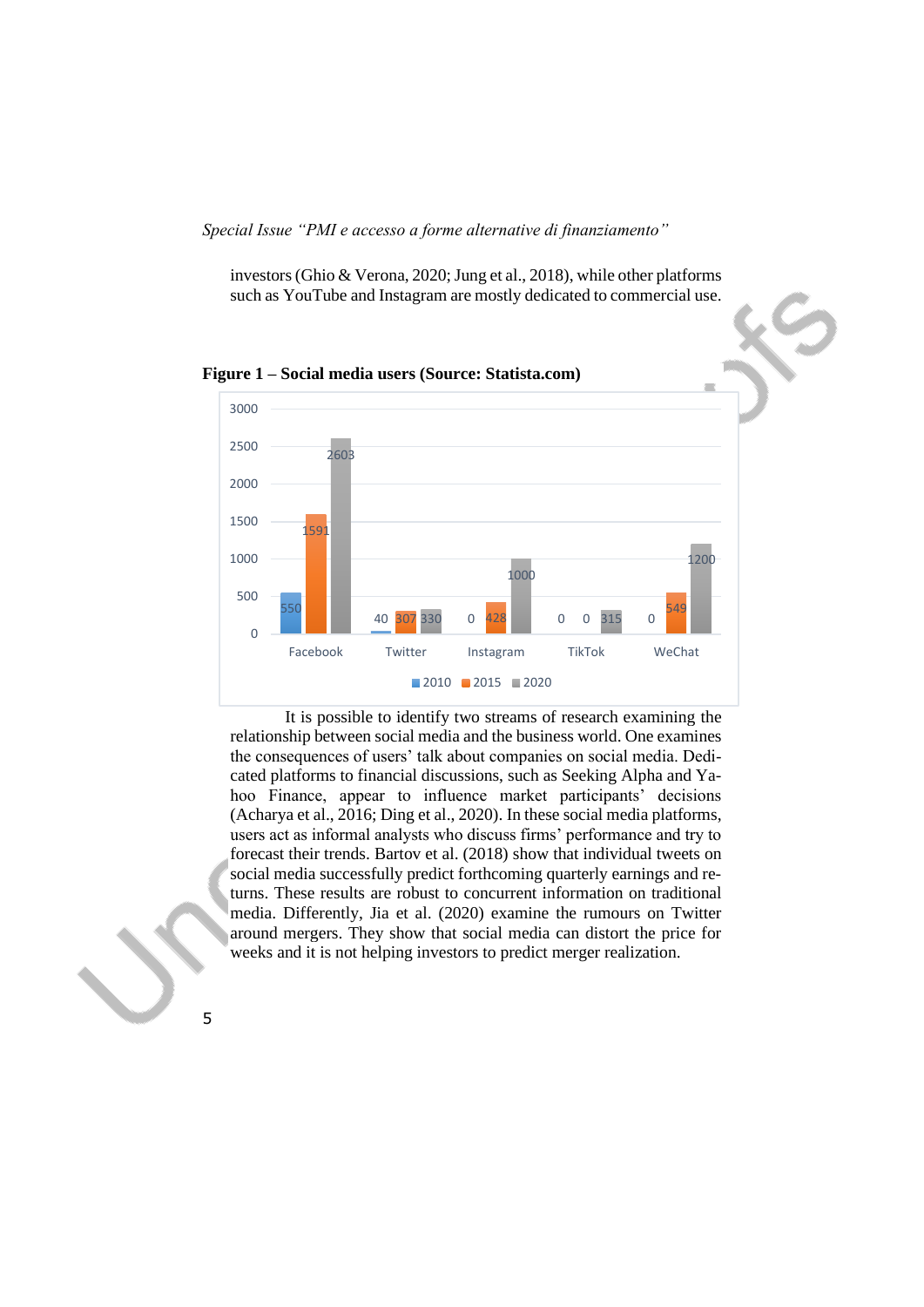Therefore, it is possible to appreciate that the possibility for users to interact on social media. Their conversations are shaping the investment market. Pre-social media, these conversations were difficult to happen, but also challenging from a research methodological perspective to map. Moreover, it also implies that firms may need to consider users' discussions about their activities on social media. This requires substantial monitoring of social media activities. However, this may be difficult for SMEs which have limited resources to monitor these conversations. This evidence on users discussing financial performance is also relevant to better understand the use of social media. While social media role in marketing is well-established, evidence of their relevance from an investment perspective is still in its infancy.

The other stream of literature examines the determinants and consequences of companies using social media to disclose information. In their seminal paper, Kaplan and Haenlein (2010) provide five suggestions to companies to be effective on social media, such as be active, be interesting, be humble, be unprofessional, and be honest. The benefits to use social media for companies are manifold. First, they have direct access to the message, with no need for intermediaries, such as the financial press. This is particularly important for SMEs who are often excluded from the press coverage for their limited relevance to the readership. Second, companies face a little cost to disclose information on social media. Most of these social media platforms are free of use and are of easy use. However, the increased attention towards corporate social media is leading firms to invest resources into social media strategies. Another advantage of corporate social media communication concerns the possibility to send information in real time worldwide. This allows companies to constantly update users with information that they believe relevant to potential investment decisions. The question is whether investors care about this set of information and whether they incorporate them in their decision process.

Lee et al. 2015 find that engaging on social media in the aftermath of a corporate crisis, such as a product recall, mitigates the negative backlash on the web. This is particularly important as firms may use social media to finally directly engage with their stakeholders. Firms also

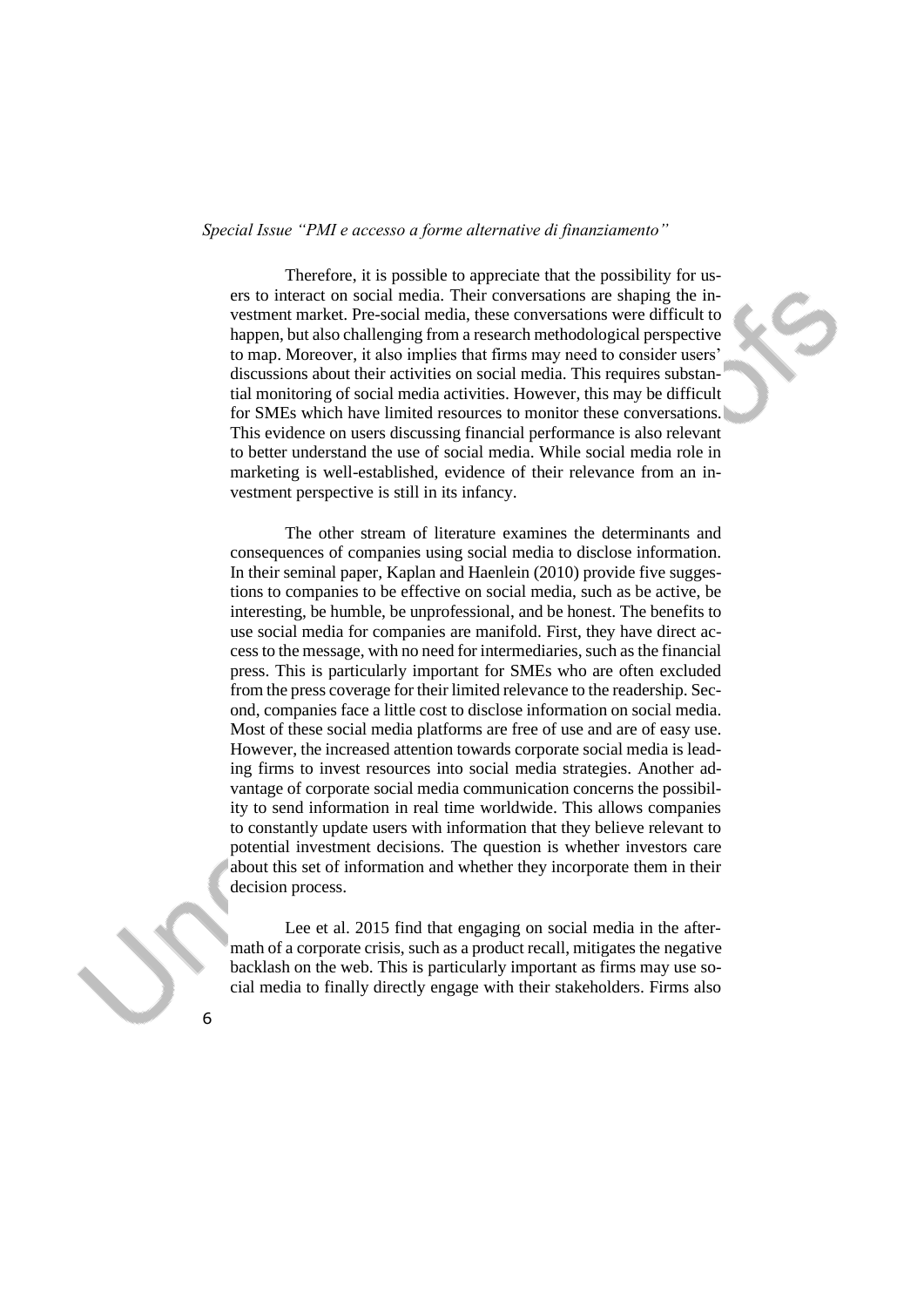adjust the content of their tweets to the audience. Recently, Filip et al. (2020) show that innovative small cap firms disclose more cash flow information relative to earnings in their tweets relative to non-innovative small cap firms. This is because innovation small firms consider cash flows information key to their investors. Indeed, Filip et al. (2020) provide evidence that tweets about cash flows in innovative small cap firms are more retweeted and favourite than for non-innovative firms. This additional finding suggests that investors pay attention to corporate tweets content and actively engage with corporate accounts. Turning the attention to firms' CSR disclosure, Gómez-Carrasco et al. (2021) document that firms tend to communicate supplementary CSR issues and biased towards favourable information. Conversely, outside stakeholders focus on core CSR issues.

Table 1 provides a visual representation of the main streams of literature on corporate social media with a particular focus on SMEs.

# Social Media and firms

7

- •More visibility (Filip et al. 2020; Ghio & Verona, 2020)
- •Higher investors' attention (Jung et al. 2018)
- •Strategic use (Filip et al. 2020; Lee et al. 2015; Jun et al. 2018)

Social media and firms' stakeholders

- •Earnings predictions (Acharya et al. 2016; Ding et al. 2020; Bartov et al. 2018)
- •Mergers rumors (Jia et al. 2020)
- •CSR discussion (Gómez-Carrasco et al. 2021)

#### **Table 1 – Corporate Social Media Research**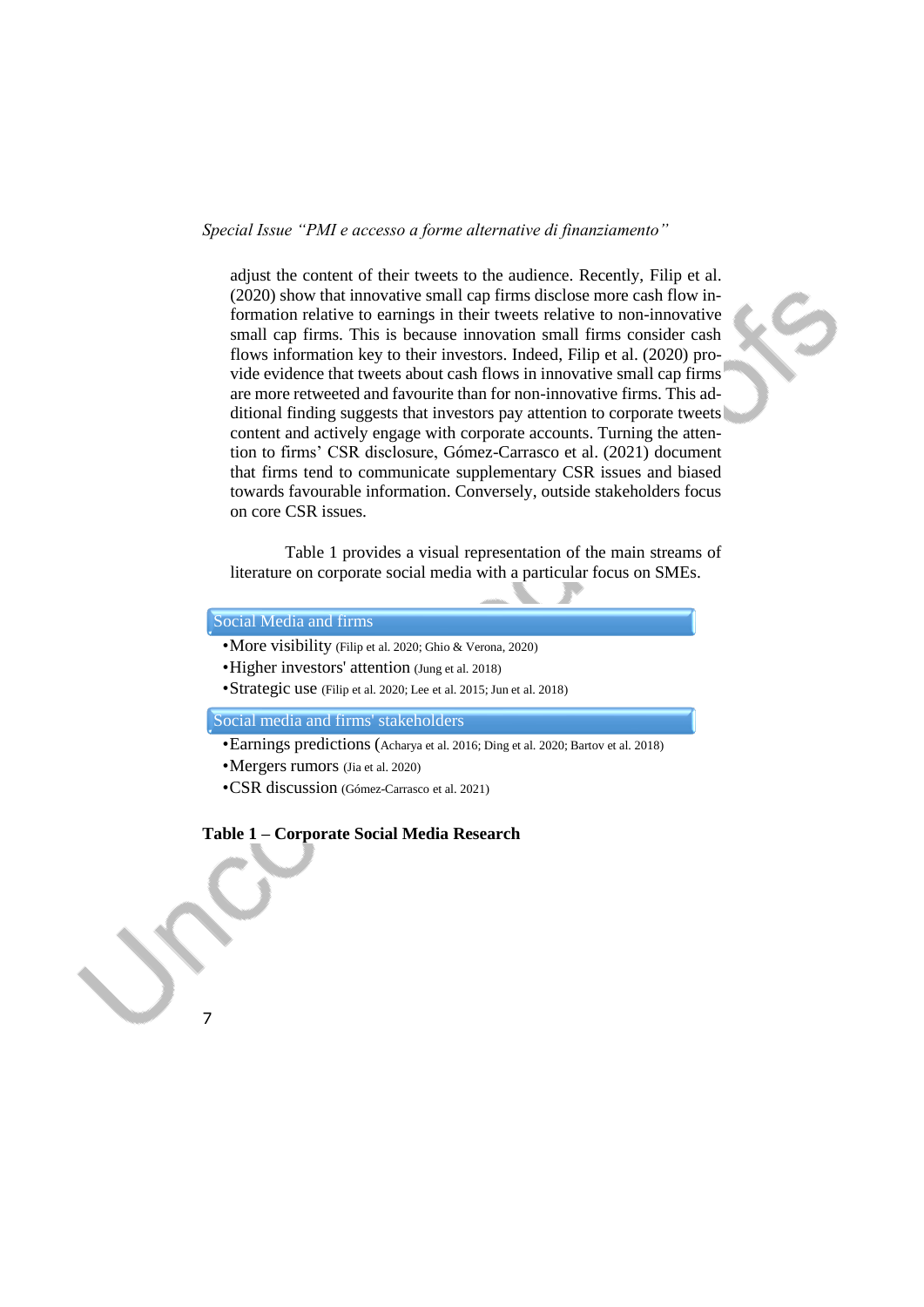#### **3. Financing and corporate social media**

The corporate use of social media as a marketing channel is well documented (Alalwan et al., 2017; Appel et al., 2020). Customers constantly look at corporate social media account to receive their latest product updates and their promotions. A different question is whether investors and financers, who often rely on annual reports, financial press and analysts' reports, consider social media disclosure in their decisions.

Past research mostly focuses on the relationship between firms' activity on social media and equity investors. Blankespoor et al. (2014) show that tweets including hyperlinks to the earnings announcements reduce the information asymmetry, especially for firms of smaller size. Jung et al. (2018) document that firms behave opportunistically on social media. Specifically, they disseminate less information on social media when quarterly earnings announcements are negative relative to when they are positive. These corporate behaviours aim to reduce investors' attention at the earnings announcement.

Boulland et al. (2021) show that SMEs mostly rely on social media and less on other disclosure channels, i.e., conference calls, IR, investors' days, to disclose financial information. Moreover, small and medium firms which disclose earnings information on Twitter in the fourteen days before the earnings announcement exhibit higher investment attention at the earnings announcement relative to those who remain silent. They also show that tweeting before the earnings announcement leads to higher retail investment and analysts' forecasts. By showing the persistence of a price reversal in the weeks following the earnings announcement, they also observe that tweeting leads to an inflated reaction at the earnings announcement. However, SMEs appear to behave opportunistically. They tweet before positive news while they remain silent when they have bad news.

The type of activity and the corporate person engaging on social media is also relevant for users. Cade (2018) shows that the number of retweets influences the influence a criticism has on non-professional investors. Firms may mitigate these investors' concerns by addressing

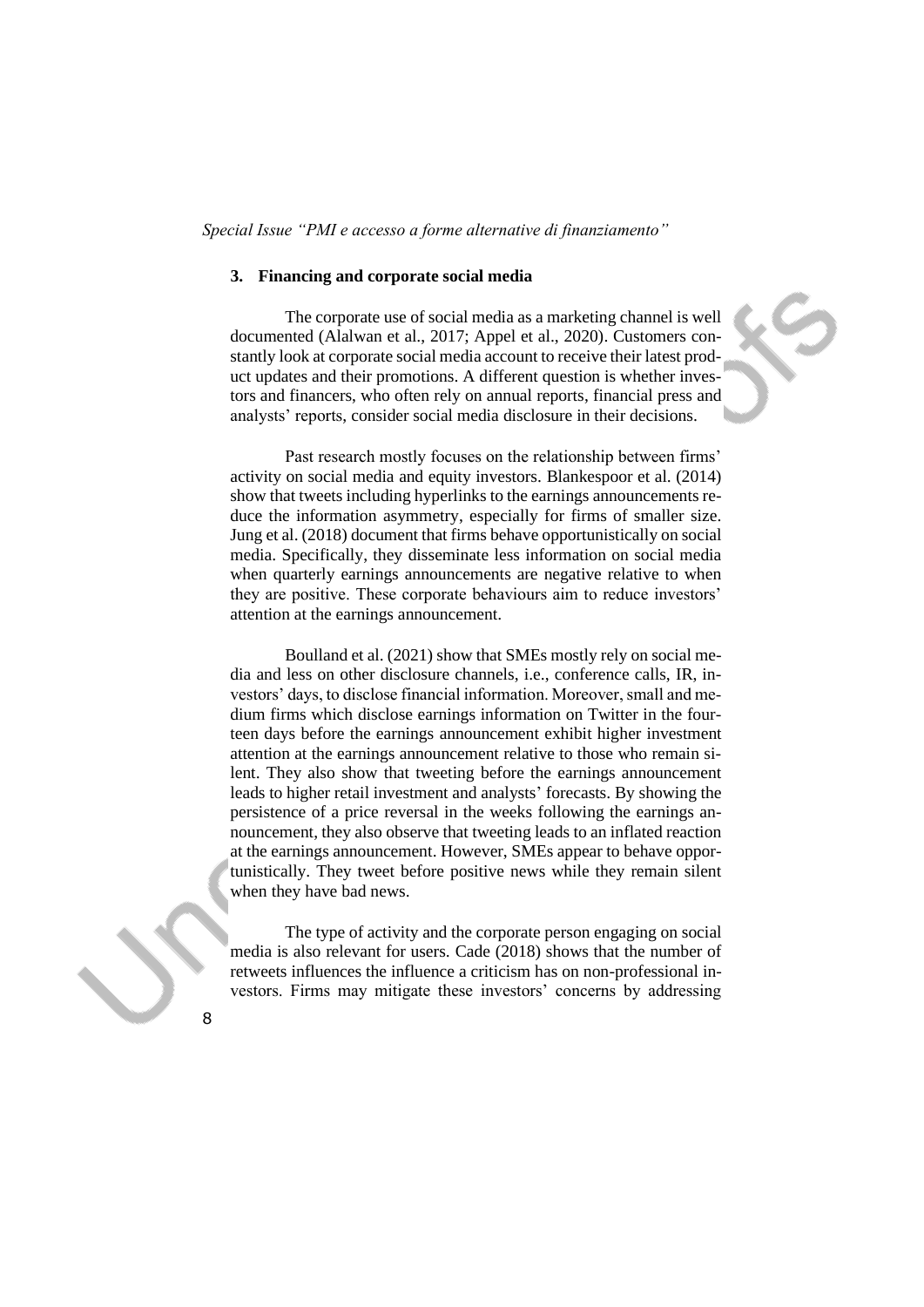them directly or redirecting the attention to more positive news. Elliott et al. (2018) notice that investors react better to bad news when an announcement comes from the CEO on Twitter than when an announcement comes from the company investors relation account.

Recently, Al Guindy (2021) provides evidence that firms active on social media experience a lower cost of equity capital. This relationship is stronger for SMEs. Moreover, they show that tweeting financial information is key to reduce information asymmetry and thus, the cost of equity. Their core argument is that tweeting helps disseminating information while the disclosure of new information is difficult to ascertain and unlikely to happen due to disclosure regulation.

In an important exception to the narrow focus on social media and equity in the broader discussion about financing, Fehrenbacher and Ghio (2021) show that social media leads to higher trade credit received for SMEs. This is relevant as trade credit is often a key source of financing for firms of smaller size. They show that more activity on social media leads to higher trust due to more timely information. This means that suppliers are more likely to extend longer payment terms for those SMEs who are active on social media because they are considered more trustworthy following the release of timely information on social media.

Overall, this stream of literature on social media and financing shows that firms, and particularly SMEs, benefit from being active on social media in terms of lower cost of equity and higher investors' attention. An important gap in the literature is the association between corporate social media and the cost of debt, which represent a key source of financing for SMEs (Holmes et al., 1994; Valta, 2012).

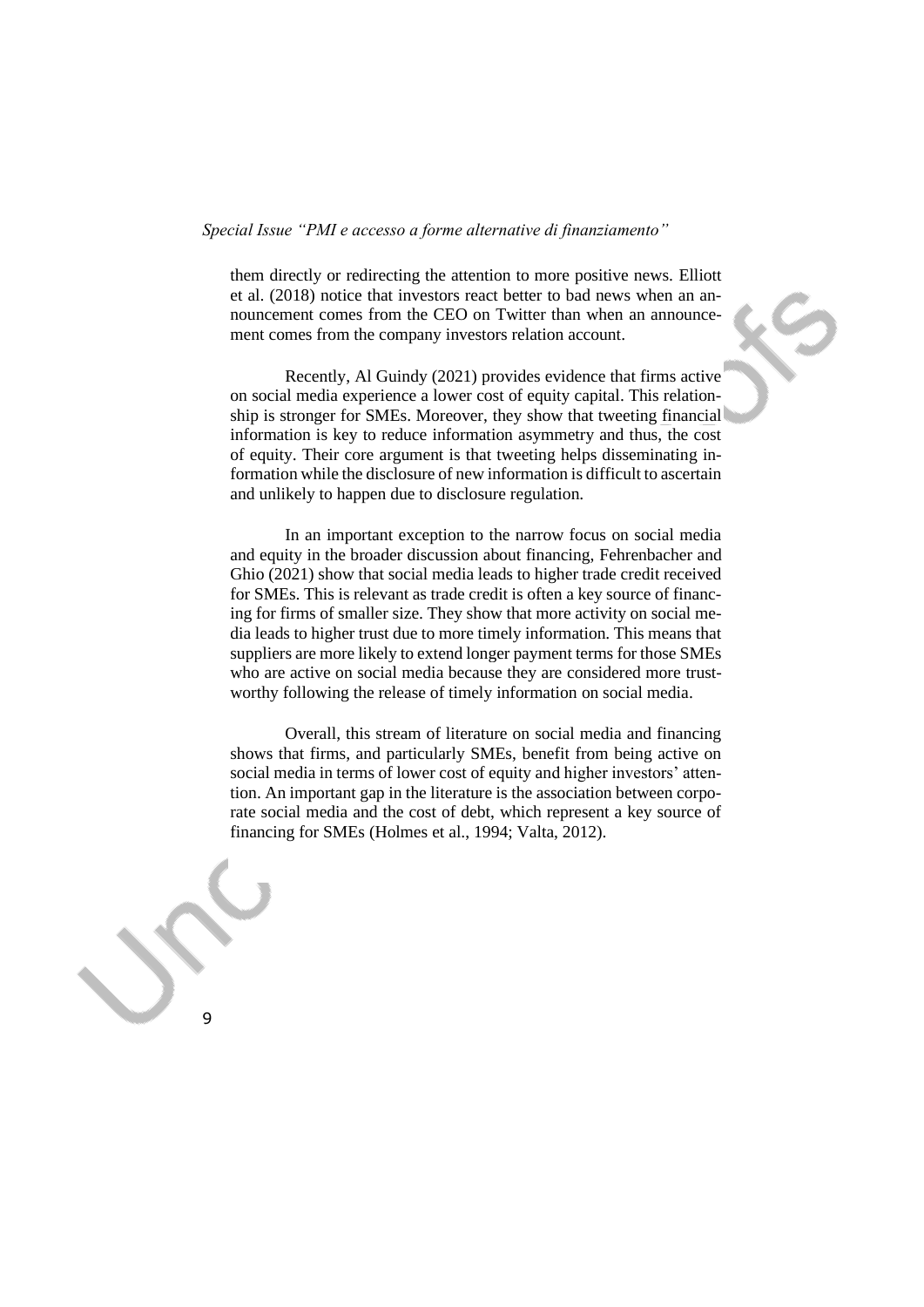### **4. Empirical evidence**

This section aims to provide empirical evidence of the relationship between corporate social media activity on Twitter and the cost of debt. I focus on a sample of SMEs listed on the Alternative Investment Market (AIM) London Stock Exchange. This setting is ideal to understand financing decisions for SMEs as it attracts firms of smaller sizes with an appetite for financing. Indeed, Gerakos et al. (2013) argue that "The goal [of AIM] is to provide investors with access to 'smaller growing companies', thereby increasing the pool of available capital" (p. 190). I focus on Twitter because it is a social media platform commonly used by companies to communicate to their investors and financers (Al Guindy, 2021; Blankespoor, 2018; Jung et al., 2018).

Consistently with the European Union definition of SMEs, I only consider firms with total assets below  $643$  million.<sup>3</sup> I gather and merge data from multiple databases, i.e., EIKON and WorldScope for financial data and a proprietary database developed through Python for social media information. Table 2 provides the description of the sampling and data collection. I exclude firms operating in the financial and insurance industry because they follow specific reporting requirements. I also exclude firms with negative equity because they often present significant problems of viability. Lastly, I delete firms that are not small and medium, i.e., total assets above  $643$  million, and those with unavailable data. The final sample includes 1,716 firm-year observations. All continuous variables are winsorized at the 2 percent level to mitigate the influence of outliers.

| Firm-year observations on the AIM London market between      | 7.032   |
|--------------------------------------------------------------|---------|
| 2009 and 2016                                                |         |
| Less firm-year observations from the financial and insurance | (1,085) |
| industry                                                     |         |
| Less firm-year observations with negative equity             | (468)   |

<sup>3</sup> I also reperform the tests with additional criteria for SMEs (e.g., turnover lower than or equal to 50 million and staff headcount below 250). The results are qualitatively similar.

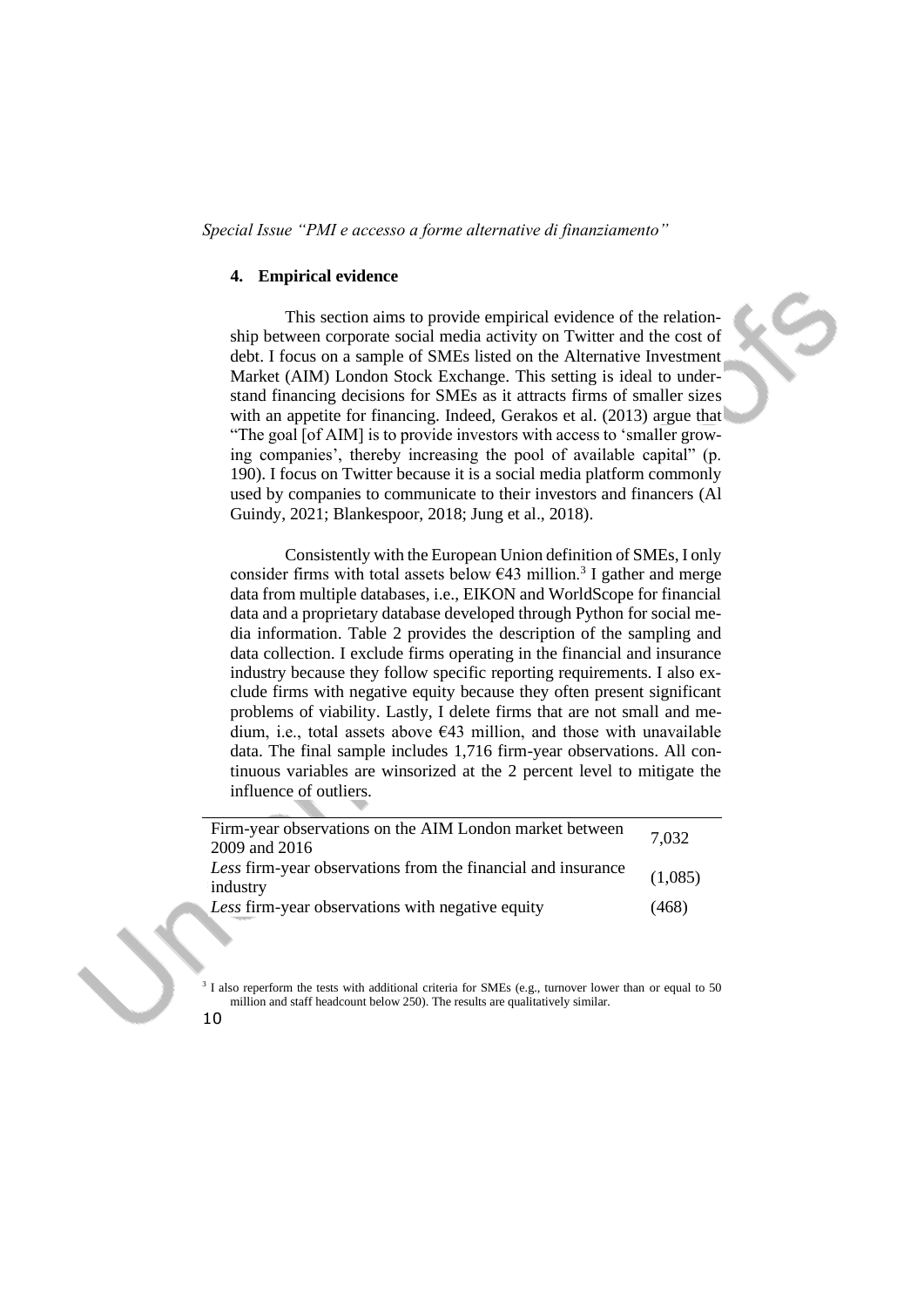| Less firm-year observations with total assets above $\epsilon$ 43 mil-<br>lion | (1,585) |  |
|--------------------------------------------------------------------------------|---------|--|
| Less firm-year observations with unavailable data                              | (2,178) |  |
| Final total number of firm-year observations                                   | 1.716   |  |
|                                                                                |         |  |

## **Table 2 – Sample composition**

I then start investigating the relationship between corporate Twitter activity and the cost of debt. Table 3 presents a description of the variables included in the analyses. The groups 'Cost of debt' and 'Social media' represent the variables of interest. We look at the content of the tweets, focusing on financial information. The latter has been defined adapting the vocabulary defined by Lerman (2020). The group 'Firm characteristics' includes variables aiming to have a more complete picture of the factors influencing financing decisions.

| Variable                              | Definition                                                                                            | Source           |
|---------------------------------------|-------------------------------------------------------------------------------------------------------|------------------|
| Cost of debt                          |                                                                                                       |                  |
| <i><b>INTER-</b></i><br>$EST\_RATE_t$ | <b>Interest Rate - Estimated Average</b><br>(ITEM8356)                                                | WorldSc<br>ope   |
| <u>Social media</u>                   |                                                                                                       |                  |
| <b>TWEETS</b>                         | Twitter activity, measured as the number of<br>tweets issued in year t.                               | Python<br>script |
| TWEETS F<br>$IN_t$                    | Financial twitter activity, measured as the<br>number of tweets about financials issued in<br>year t. | Python<br>script |
| <i>TWEETS P</i><br>$ROD_t$            | Product twitter activity, measured as the num-<br>ber of tweets about products issued in year t.      | Python<br>script |
|                                       |                                                                                                       |                  |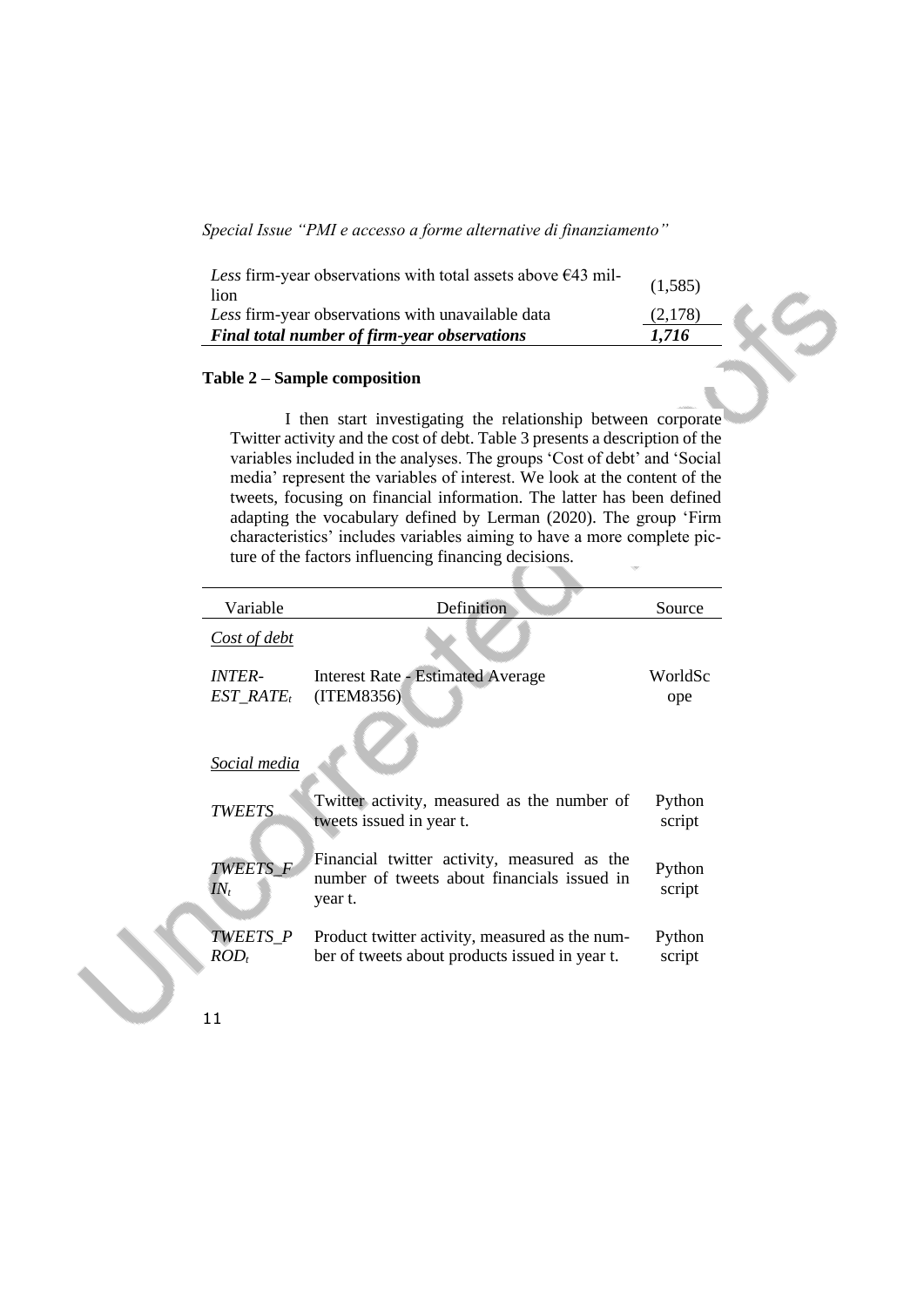| FAV_FIN_T<br>$W_t$        | Favourite financial tweets, measured as the<br>number of favourite for tweets about financials<br>issued in year t.          | Python<br>script |
|---------------------------|------------------------------------------------------------------------------------------------------------------------------|------------------|
| <b>RETW_FIN</b><br>$TV_t$ | Retweet financial tweets, measured as the<br>number of retweets for tweets about financials<br>issued in year t.             | Python<br>script |
| Firm characteristics      |                                                                                                                              |                  |
| $SIZE_t$                  | Firm's size, measured as the natural logarithm<br>of total assets in year t.                                                 | <b>EIKON</b>     |
| $GROWTH_t$                | Firm's growth, measured as change in reve-<br>nues from year t-1 to year t divided by reve-<br>nues in year $t-1$ .          | <b>EIKON</b>     |
| $MTB_t$                   | Market-to-book value in year t.                                                                                              | <b>EIKON</b>     |
| $ROA_t$                   | Return on Assets, measured as net income in<br>year t divided by total assets in year t-1.                                   |                  |
| $LEV_t$                   | Leverage, measured as total liabilities in year t<br>divided by total assets in year $t-1$ .                                 | <b>EIKON</b>     |
| $LTDebt_t$                | Long-term debt, measured as long-term debt<br>in year t divided by total assets in year $t-1$ .                              | <b>EIKON</b>     |
| $CAPEX_t$                 | Capital expenditures, measured as capital ex-<br>penditures in year t divided by total assets in<br>year $t-1$ .             | <b>EIKON</b>     |
| $\overline{ANALYSISTS_t}$ | Analysts following, measured as the natural<br>logarithm of one plus the number of analysts<br>following the firm in year t. | <b>EIKON</b>     |
|                           |                                                                                                                              |                  |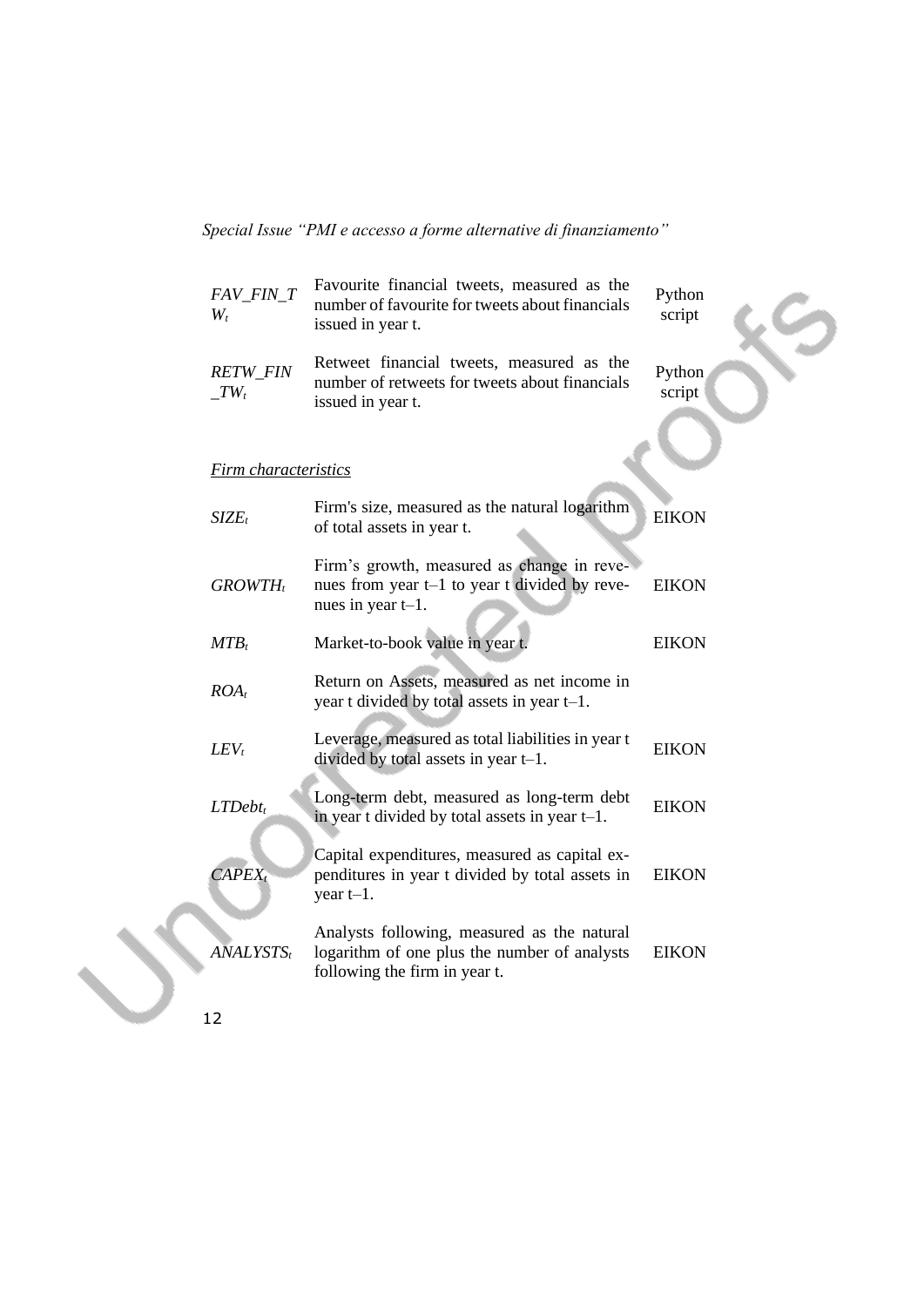*BIG4<sup>t</sup>* Audit, dummy variable equal to 1 if a firms' auditor is one of the Big-4 in year t, and 0 otherwise. EIKON

## **Table 3 – Variables description**

Table 4 reports the descriptive statistics of the variables. Firms issue on average 49 tweets per year, of which approximately 15% about their products. Firms listed on the AIM London tend to have a high growth rate (mean  $= 6.8\%$ ) but with a low level of profitability (mean  $=$ -38.5%. They are also poorly covered by financial analysts and they tend to hire non-Big4 auditors.

| Variable               | Obs   | Mean     | Std. dev. | Min      | Max     |
|------------------------|-------|----------|-----------|----------|---------|
| <b>INTEREST_Rate</b>   | 1,716 | 0.141    | 5.802     | 0        | 240.712 |
| <b>TWEETS</b>          | 1,716 | 49.096   | 173.697   | 0        | 2,277   |
| TWEETS_FIN             | 1,716 | 2.787    | 16.618    | $\Omega$ | 469     |
| TWEETS_PROD            | 1,716 | 7.285    | 32.700    | 0        | 608     |
| FAV FIN TW             | 1,716 | 0.774    | 4.840     | 0        | 86      |
| <b>RETW_FIN_TW</b>     | 1,716 | 4.662    | 45.287    | 0        | 1297    |
| <b>SIZE</b>            | 1,716 | 9.308    | 0.974     | 6.265    | 10.660  |
| <b>GROWTH</b>          | 1,716 | 0.068    | 0.418     | $-1.002$ | 2.253   |
| <b>MTR</b>             | 1,716 | 3.201    | 5.305     | 0.156    | 35.829  |
| ROA                    | 1,716 | $-0.385$ | 5.720     | $-172.9$ | 1.709   |
| <b>CAPEX</b>           | 1,716 | 0.034    | 0.059     | $\Omega$ | 0.426   |
| <b>LTDebt</b>          | 1,716 | 0.045    | 0.102     | 0        | 0.755   |
| LEV                    | 1,716 | 0.359    | 0.262     | 0.023    | 0.951   |
| <i><b>ANALYSTS</b></i> | 1,716 | 0.404    | 0.468     | 0        | 2.079   |
| BIG4                   | 1,716 | 0.101    | 0.301     | 0        |         |

## **Table 4 – Descriptive statistics**

Table 5 reports the correlation analysis between variables. The cost of debt (*INTEREST\_RATE*) is negatively associated with Twitter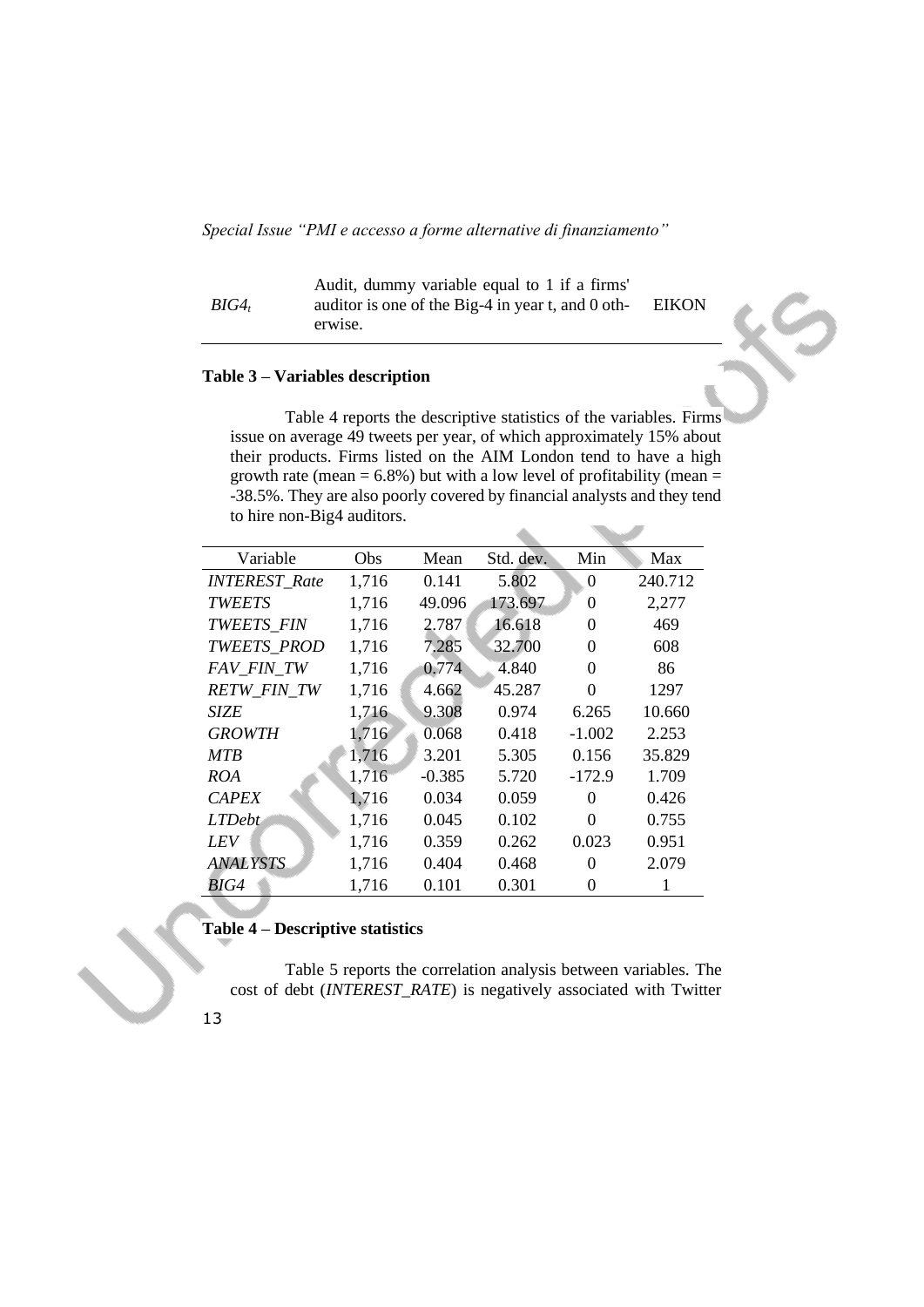activity (*TWEETS*) as well as with different types of tweets (*TWEETS\_FIN* and *TWEETS\_PROD*). These results provide preliminary evidence that corporate social media activity may benefit small and medium firms by leading to a lower cost of debt.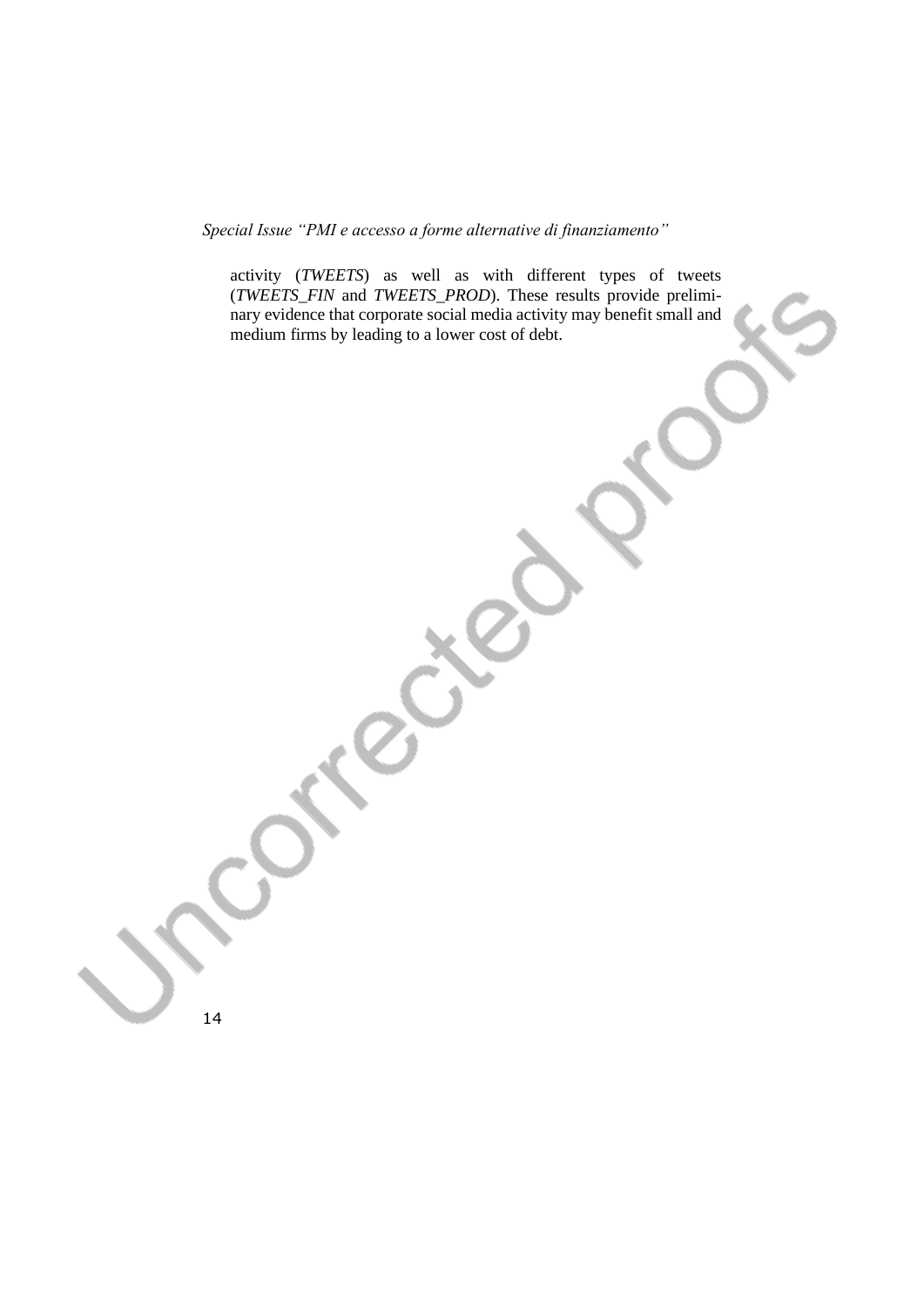*Special Issue "PMI e accesso a forme alternative di finanziamento"* 

|                   | $\left(1\right)$ | (2)      | (3)      | (4)      | (5)      | (6)      | (7)      | (8)      | (9)      | (10)     | (11)     | (12)     | (13)     | (14)  | (15) |
|-------------------|------------------|----------|----------|----------|----------|----------|----------|----------|----------|----------|----------|----------|----------|-------|------|
| (1) INTEREST Rate |                  |          |          |          |          |          |          |          |          |          |          |          |          |       |      |
| (2) TWEETS        | $-0.006$         |          |          |          |          |          |          |          |          |          |          |          |          |       |      |
| (3) TWEETS FIN    | $-0.004$         | 0.663    |          |          |          |          |          |          |          |          |          |          |          |       |      |
| (4) TWEETS PROD   | $-0.005$         | 0.774    | 0.513    |          |          |          |          |          |          |          |          |          |          |       |      |
| $(5)$ FAV FIN TW  | $-0.003$         | 0.570    | 0.676    | 0.430    |          |          |          |          |          |          |          |          |          |       |      |
| $(6)$ RETW FIN TW | $-0.002$         | 0.371    | 0.487    | 0.378    | 0.445    |          |          |          |          |          |          |          |          |       |      |
| $(7)$ SIZE        | 0.015            | 0.047    | 0.056    | 0.035    | 0.026    | 0.028    |          |          |          |          |          |          |          |       |      |
| $(8)$ GROWTH      | $-0.004$         | 0.018    | 0.008    | 0.007    | 0.002    | $-0.001$ | 0.048    |          |          |          |          |          |          |       |      |
| (9) MTB           | $-0.007$         | 0.093    | 0.054    | 0.069    | 0.076    | 0.034    | $-0.312$ | 0.017    |          |          |          |          |          |       |      |
| $(10)$ ROA        | 0.001            | 0.007    | 0.005    | 0.007    | $-0.006$ | 0.002    | 0.061    | $-0.079$ | $-0.084$ |          |          |          |          |       |      |
| $(11)$ CAPEX      | $-0.014$         | $-0.022$ | $-0.017$ | $-0.019$ | $-0.013$ | $-0.006$ | 0.093    | 0.014    | $-0.022$ | $-0.031$ |          |          |          |       |      |
| $(12)$ LTDebt     | $-0.010$         | $-0.009$ | $-0.010$ | 0.008    | $-0.005$ | $-0.014$ | 0.096    | 0.071    | 0.060    | 0.016    | 0.181    |          |          |       |      |
| $(13)$ LEV        | $-0.024$         | 0.042    | 0.004    | 0.045    | 0.011    | $-0.007$ | 0.013    | 0.405    | 0.114    | $-0.240$ | 0.070    | 0.411    |          |       |      |
| $(14)$ ANALYSTS   | $-0.020$         | 0.088    | 0.083    | 0.111    | 0.041    | 0.039    | 0.276    | 0.083    | 0.047    | 0.040    | $-0.017$ | $-0.004$ | 0.008    |       |      |
| $(15)$ BIG4       | $-0.008$         | $-0.008$ | $-0.007$ | 0.012    | $-0.018$ | 0.034    | 0.069    | $-0.045$ | 0.050    | 0.009    | 0.074    | $-0.023$ | $-0.000$ | 0.081 |      |

 $\delta^2$ 

# **Table 5 – Correlation Matrix**

*Note: Bold figures indicate significance at less than 10%*

15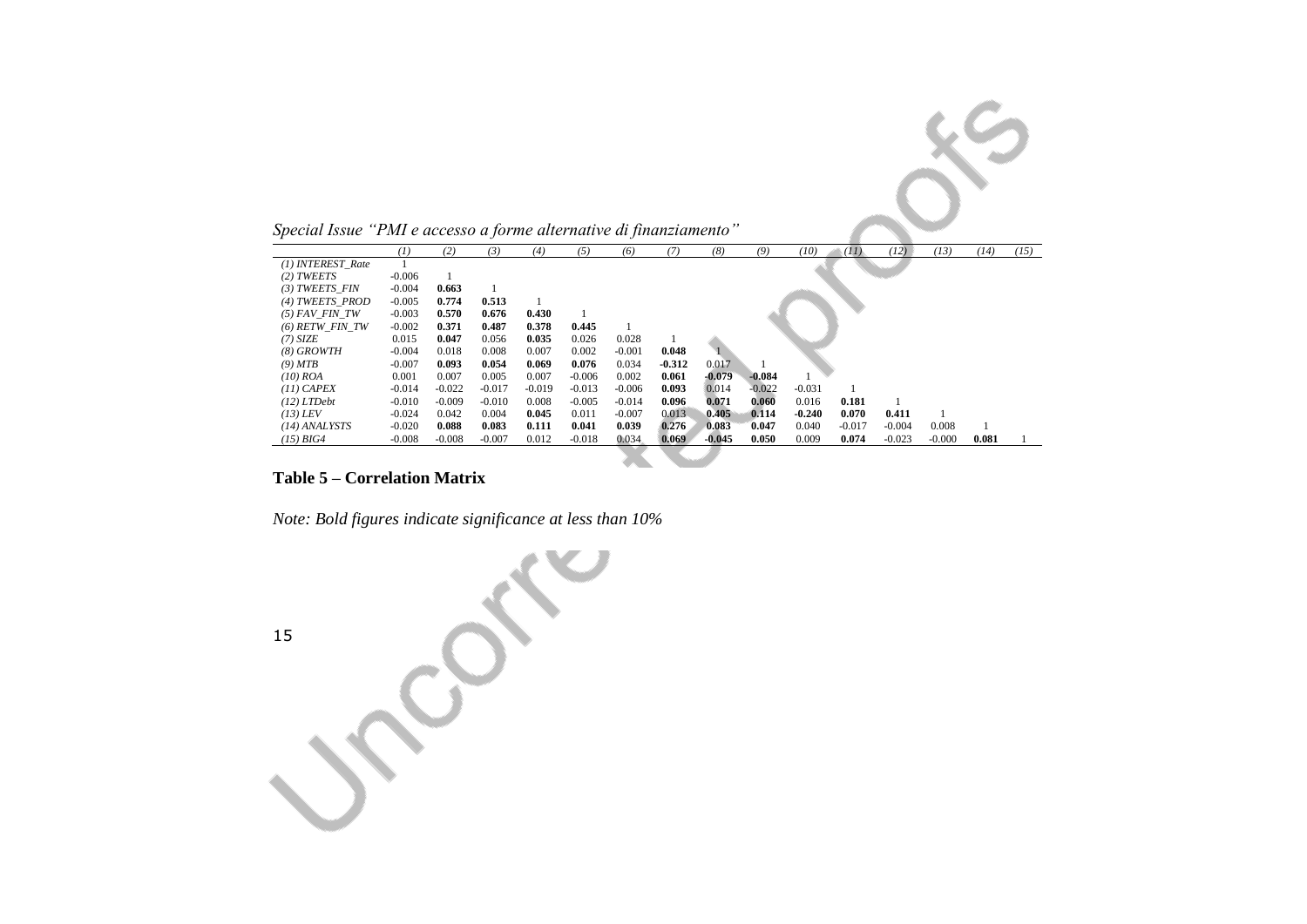I then use regression analysis to further test the relationship between corporate Twitter activity and the cost of debt. Equation (1) reports the estimated model using an OLS regression (standard errors double-clustered at industry and year level):

```
INTEREST_RATE<sub>i,t</sub> = \alpha_0 + \alpha_1TWITTER_ACT<sub>i,t</sub> + \alpha_2SIZE<sub>i,t</sub>
                                  + \alpha_3GROWTH<sub>i,t</sub> + \alpha_4 M T B<sub>i,t</sub> + \alpha_5 R O A<sub>i,t</sub>
                                  + \alpha_6 \text{CAPEX}_{i,t} + \alpha_7 \text{LTDebt}_{i,t} + \alpha_8 \text{LEV}_{i,t}+\alpha_9ANALYSTS<sub>i,t</sub> +\alpha_{10}BIG4<sub>i,t</sub>
                                  + Firm Fixed Effects + \Omega<sub>it</sub> (1)
```
where:

*TWITTER*  $ACT<sub>t</sub>$  *= one of the following variables:* 

 $TWEETS<sub>t</sub>$  = Twitter activity, measured as the number of tweets issued in year t.;

 $TWEETS_FIN_t$  = Financial twitter activity, measured as the number of tweets about financials issued in year t;

*TWEETS\_PRODUCTt =* Product twitter activity, measured as the number of tweets about products issued in year t.

All variables are defined in Table 3.

The variable of interest is *TWITTER\_ACT*, which captures Twitter activity by a firm in a certain year (*TWEETS*), the tweets about financials by a firm in a certain year (*TWEETS*\_*FIN*) and the tweets about products by a firm in a certain year (*TWEETS*\_*PROD*). I control for firm characteristics that may influence the cost of debt, such as size (*SIZE*), growth (*GROWTH*), growth opportunities (*MTB*), and profitability (*ROA*), financing needs for capital expenditures (*CAPEX*) because these firms may demand more bank financing to finance their long-term

16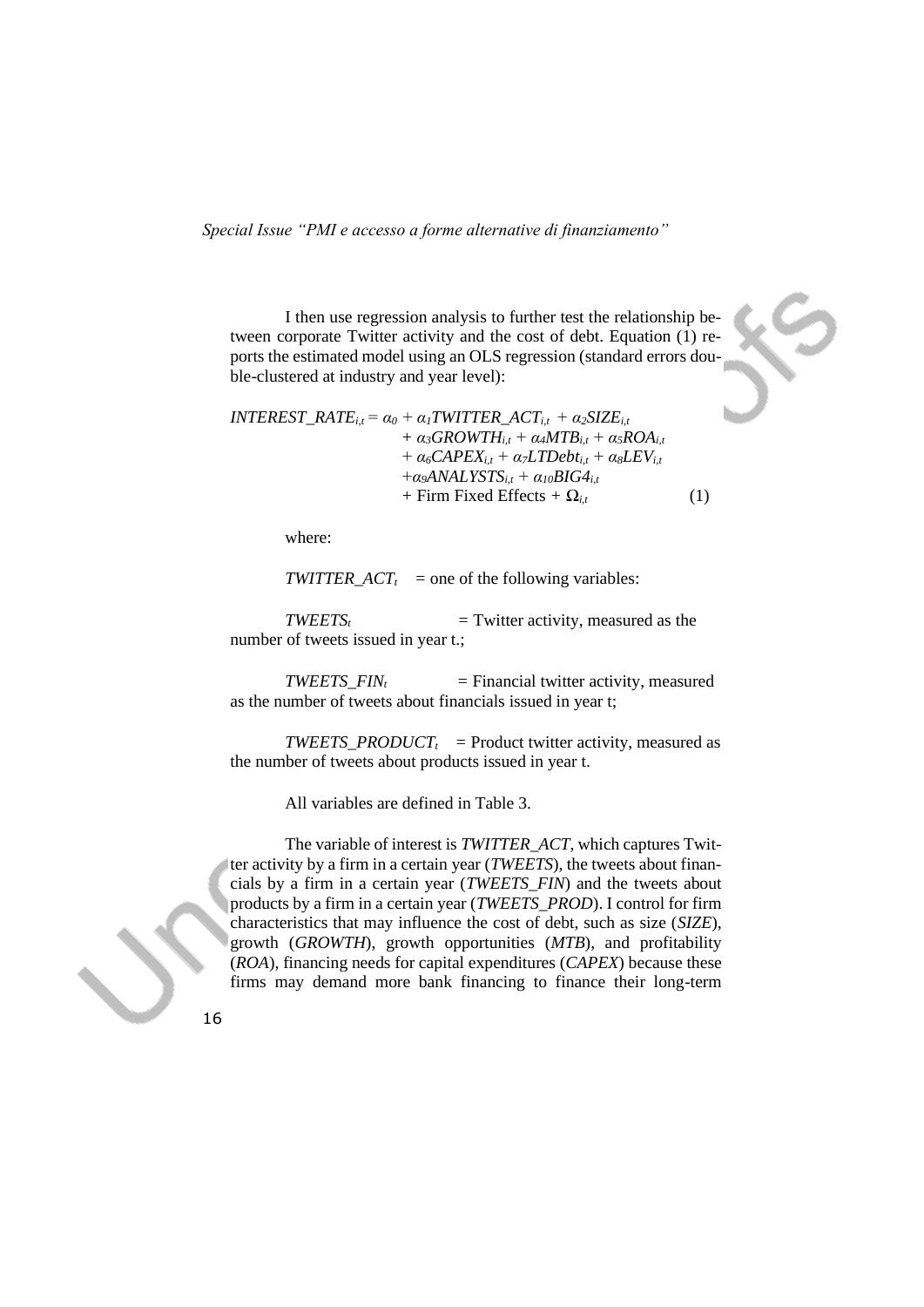investments, liabilities, such as long-term debt (*LTDebt*) and leverage (*LEV),* financial analysts' monitoring (*ANALYSTS*) and audit quality (*BIG4*). I include firm fixed effects to control for unobserved firm-level and time-invariant characteristics that may affect financing policies.

|                   | (1)             | (2)             | (3)             |
|-------------------|-----------------|-----------------|-----------------|
| <b>VARIABLES</b>  | <b>INTER-</b>   | <b>INTER-</b>   | <b>INTER-</b>   |
|                   | <b>EST RATE</b> | <b>EST RATE</b> | <b>EST_RATE</b> |
|                   |                 |                 |                 |
| <b>TWEETS</b>     | $-0.000*$       |                 |                 |
|                   | (0.000)         |                 |                 |
| <b>TWEETS FIN</b> |                 | $-0.003***$     |                 |
|                   |                 | (0.001)         |                 |
| TWEETS_PRO        |                 |                 | $-0.001$        |
| D                 |                 |                 |                 |
|                   |                 |                 | (0.000)         |
| <b>SIZE</b>       | 0.448           | $0.447*$        | 0.444           |
|                   | (0.270)         | (0.267)         | (0.268)         |
| <b>GROWTH</b>     | $-0.035$        | $-0.034$        | $-0.034$        |
|                   | (0.043)         | (0.042)         | (0.043)         |
| <b>MTB</b>        | 0.016           | 0.016           | 0.016           |
|                   | (0.011)         | (0.011)         | (0.011)         |
| ROA               | 0.006           | 0.006           | 0.006           |
|                   | (0.005)         | (0.005)         | (0.005)         |
| <b>CAPEX</b>      | $-0.255$        | $-0.246$        | $-0.258$        |
|                   | (0.176)         | (0.170)         | (0.175)         |
| LT Debt           | $-0.169$        | $-0.178$        | $-0.157$        |
|                   | (0.337)         | (0.345)         | (0.326)         |
| LEV               | $-0.087**$      | $-0.085*$       | $-0.085**$      |
|                   | (0.041)         | (0.043)         | (0.042)         |
| <b>ANALYSTS</b>   | $-0.436$        | $-0.436$        | $-0.436$        |
|                   | (0.356)         | (0.354)         | (0.355)         |
| BIG4              | $-0.030$        | $-0.034$        | $-0.024$        |
|                   | (0.048)         | (0.052)         | (0.047)         |
| Constant          | $-2.947$        | $-2.948$        | $-2.924$        |
|                   | (1.965)         | (1.954)         | (1.955)         |
| Firm FE           | <b>YES</b>      | <b>YES</b>      | <b>YES</b>      |

17

 $\mathcal{N}$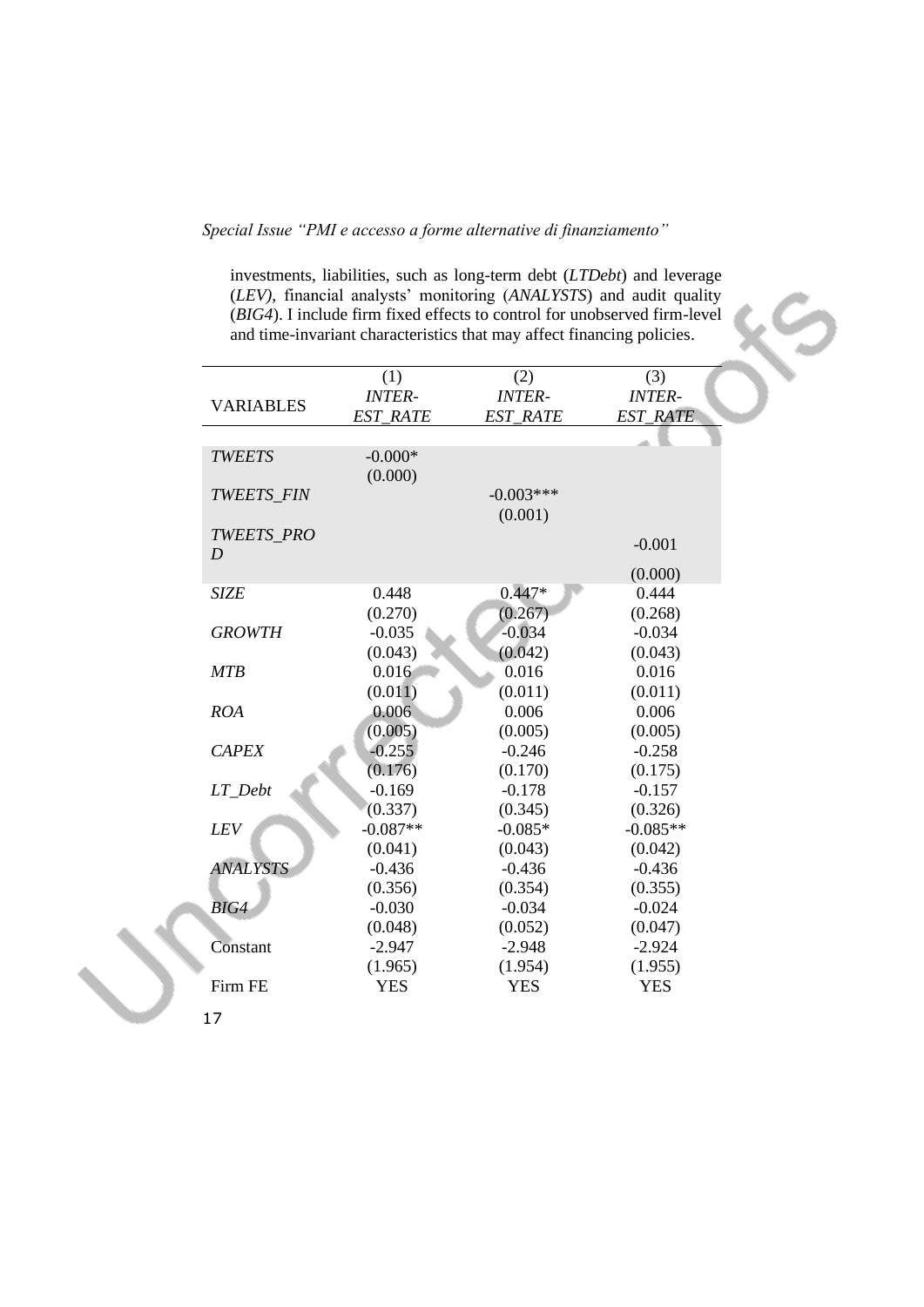| <b>Observations</b> | 1.716 | 1,716 | 1,716 |
|---------------------|-------|-------|-------|
| Adj. R-squared      | 0.251 | 0.251 | 0.251 |

## **Table 6. - Twitter activity and cost of debt**

\*\*\*, \*\*, and \* indicate significance level at the 1%, 5%, and 10% level, respectively.

Table 6 shows that Twitter activity (*TWEETS*) is negatively and significantly associated with the cost of debt (*INTEREST\_RATE*) (Column 1) at less than 10 percent level (two-tailed). I then differentiate tweets according to their content, i.e., financial (Column 2) or product (Column 3). The relationship between financial tweets (*TWEETS*\_*FIN*) and the cost of debt (*INTEREST*\_*RATE*) is negative and significant at less than 1 percent level (two-tailed). The relationship between product tweets (*TWEETS*\_*PROD*) and cost of debt (*INTEREST*\_*RATE*) is negative and but not statistically significant. Overall, these results suggest that firms experience a lower cost of debt when they are active on social media. Financers appear to appreciate this dissemination channel. However, the benefits in terms of the cost of financing are stronger when tweeting about financials.

Next, I focus on the attention that tweets about financials receive on social media and whether this impacts the cost of debt. Equation (2) reports the estimated model using an OLS regression (standard errors double-clustered at industry and year level):

 $INIEREST\_RATE$ <sub>*i,t*</sub> =  $\alpha_0 + \alpha_1 TWITTER\_INTER$ <sub>*i,t*</sub> +  $\alpha_2 SIZE$ *i,t*  $+ \alpha_3$ *GROWTH*<sub>*i*,t</sub></sub> $+ \alpha_4 M T B$ <sub>*i*,t</sub> $+ \alpha_5 R O A$ <sub>*i*,t</sub>  $+ \alpha_6 \text{CAPEX}_{i,t} + \alpha_7 \text{LTDebt}_{i,t} + \alpha_8 \text{LEV}_{i,t}$  $+\alpha_9$ *ANALYSTS*<sub>*i,t*</sub>  $+\alpha_{10}$ *BIG4*<sub>*i,t*</sub>  $+$  Firm Fixed Effects  $+$   $\Omega_{i,t}$  (2)

where:

*TWITTER\_INTER =* one of the following variables:

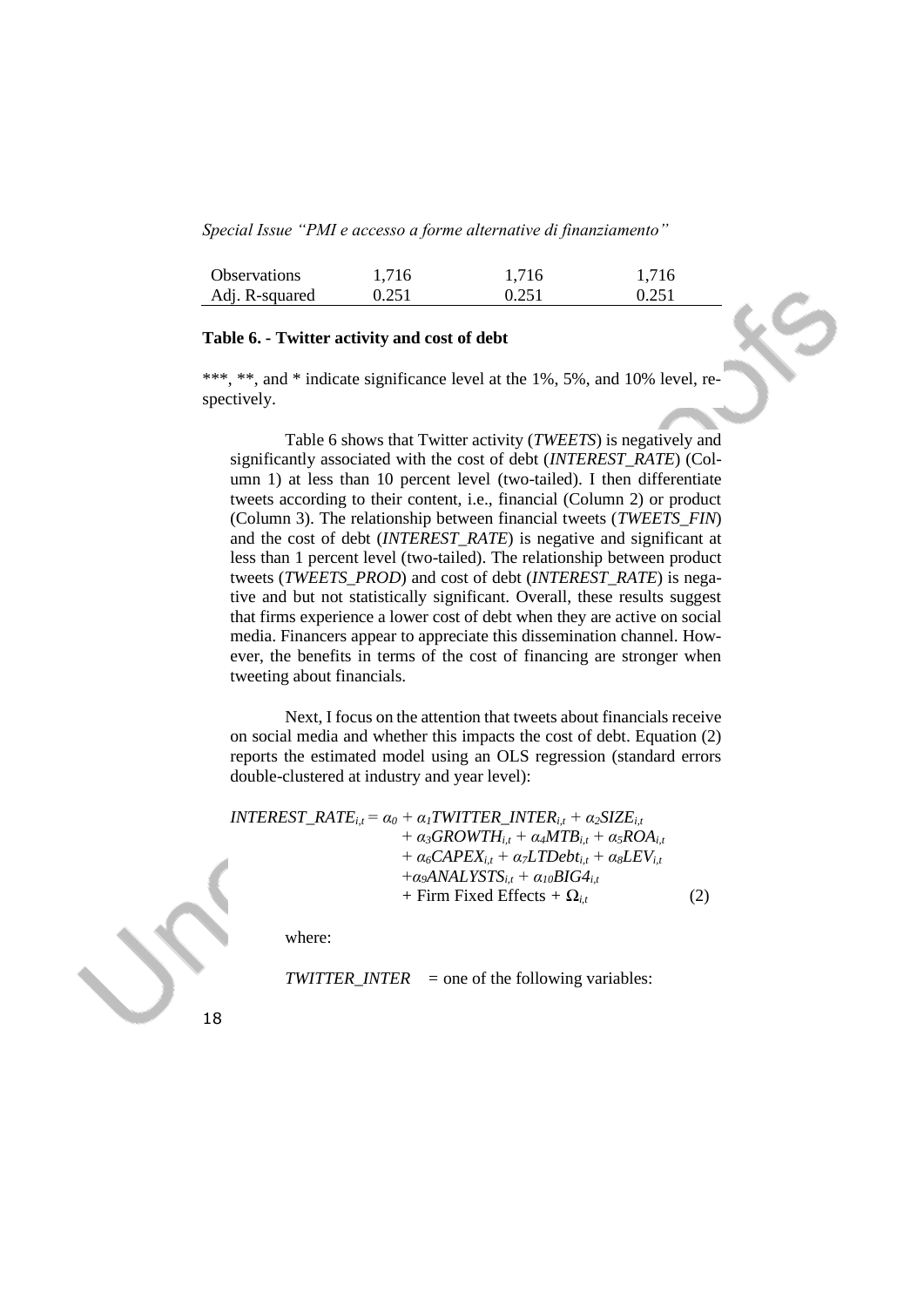$FAV\_FIN\_TW_t$  = Favourite financial tweets, measured as the number of favourite for tweets about financials issued in year t;

 $RETW\_FIN\_TW_t$  = Retweet financial tweets, measured as the number of retweets for tweets about financials issued in year t.

|                  | (1)                  | (2)                  |
|------------------|----------------------|----------------------|
| <b>VARIABLES</b> | <b>INTEREST RATE</b> | <b>INTEREST RATE</b> |
|                  |                      |                      |
| FAV FIN TW       | $-0.005***$          |                      |
|                  | (0.001)              |                      |
| RETW_FIN_TW      |                      | $-0.000$             |
|                  |                      | (0.000)              |
| <b>SIZE</b>      | $0.448*$             | 0.445                |
|                  | (0.268)              | (0.269)              |
| <b>GROWTH</b>    | $-0.035$             | $-0.034$             |
|                  | (0.043)              | (0.043)              |
| <b>MTB</b>       | 0.016                | 0.016                |
|                  | (0.011)              | (0.011)              |
| <b>ROA</b>       | 0.006                | 0.006                |
|                  | (0.005)              | (0.005)              |
| <b>CAPEX</b>     | $-0.259$             | $-0.256$             |
|                  | (0.183)              | (0.175)              |
| LT Debt          | $-0.160$             | $-0.162$             |
|                  | (0.329)              | (0.330)              |
| LEV              | $-0.084**$           | $-0.084*$            |
|                  | (0.042)              | (0.042)              |
| <b>ANALYSTS</b>  | $-0.438$             | $-0.437$             |
|                  | (0.355)              | (0.356)              |
| BIG4             | $-0.029$             | $-0.023$             |
|                  | (0.048)              | (0.048)              |
| Constant         | $-3.433$             | $-2.933$             |
|                  | (2.228)              | (1.962)              |
| Firm FE          | <b>YES</b>           | <b>YES</b>           |
| 1 O              |                      |                      |

All variables are defined in Table 2.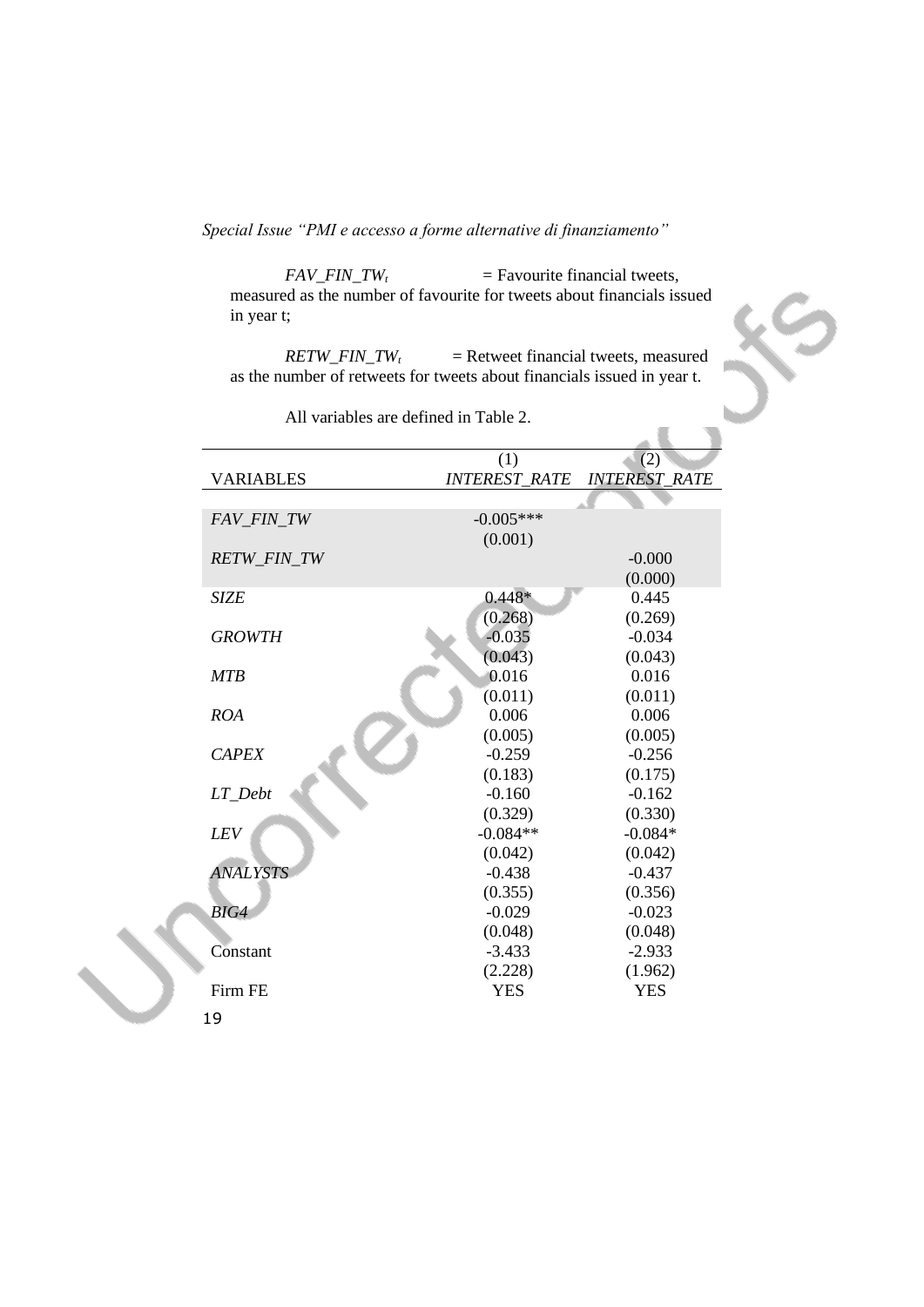| <b>Observations</b> | 1,716 | 1,716 |
|---------------------|-------|-------|
| Adj. R-squared      | 0.251 | 0.251 |

### **Table 7 – Twitter attention and Interest rate**

\*\*\*, \*\*, and \* indicate significance level at the 1%, 5%, and 10% level, respectively.

Table 7 shows that attention on Twitter about financials (*FAV\_FIN\_TW*) is negatively and significantly associated with the cost of debt (*INTEREST\_RATE*) (Column 1) at less than 1 percent level (twotailed). The relationship between retweets (*RETW\_FIN\_TW*) and cost of debt (*INTEREST*\_*RATE*) is negative but not statistically significant. Financial tweets that received attention and appreciation are associated with a lower cost debt, while users' dissemination of these tweets does not appear to have any significant effect on the cost of debt.

Taken together, these results indicate that corporate social media activity (in particular, about financials) and attention towards financial tweets are associated with a lower cost of debt. Financers appreciate the dissemination of information on social media as they may reduce their information asymmetry with small and medium firms.

## **5. Conclusions and research avenues**

This study firstly mapped the literature on corporate social media, with a particular focus on SMEs. Two streams of literature emerge. One concerns the use of social media by external users, for instance to discuss and predict stock prices. The other stream focuses on firms' use of social media. Social media are beneficial to firms to increase their visibility among investors and stakeholders. This is particularly important for SMEs which often suffer from external limited attention (Bushee & Miller, 2012). While prior literature emphasized the importance of investor relations, this strategy is often costly. SMEs may benefit from using social media to communicate information and grab attention at a low cost. They can thus increase their visibility around key events, e.g., earnings announcements, and reduce post earnings

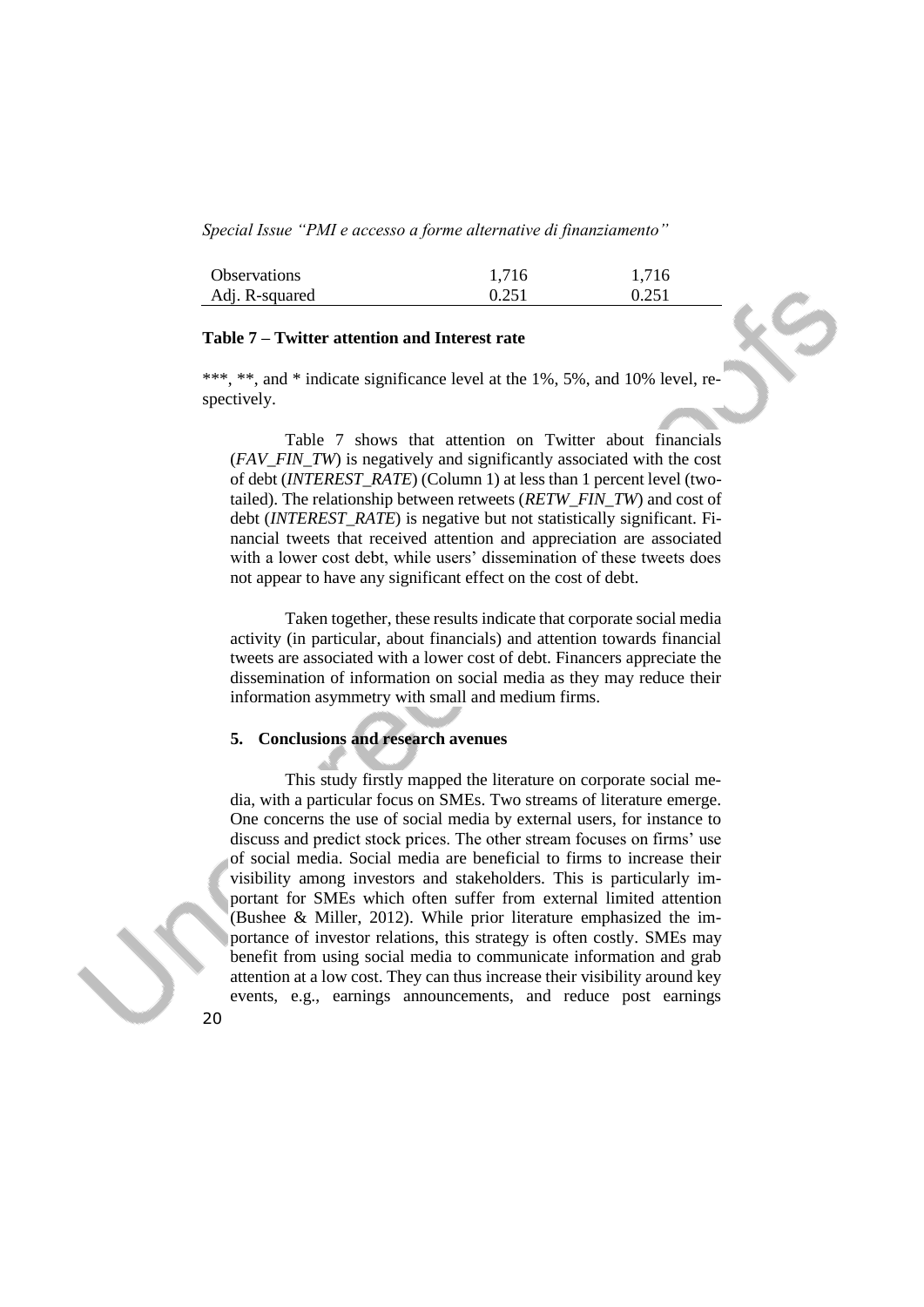announcement drifts. Moreover, social media allow firms a range of different engagement with their stakeholders. For instance, they can respond to users' comments, they can post files other than text, e.g., video, images, music, and have their senior management, e.g., CEO/CFO, to directly engage on their platforms.

Nonetheless, stakeholders need to pay attention to firms' disclosure on social media. Firms tend to act opportunistically on social media, meaning they disclose and emphasize good news and they stay silent when bad news happens. Future research could further investigate the reliability and the presence of misleading information by firms on social media. This would also help to shed light on whether users detect fake information by firms on social media and the effects on firms' reputation. As a growing number of users can now easily have access to firms' information, it is important to understand the implications on firms' monitoring. Social media may help stakeholders to obtain better and more accurate information. Alternatively, the external monitoring on social media may have little impact on firms' disclosure decisions due to the large volume of information to process on social media.

Secondly, this study provided empirical evidence that SMEs benefit from being active on social media with regard to the cost of debt. Specifically, tweets about financial information lead to a reduction in the cost of debt. Moreover, when users react positively to these financial tweets, i.e., by marking them as 'Favourite', firms experience a reduction in their cost of debt. We do not observe significant relationships between tweeting about products or dissemination of financial tweets through retweets. The use of firm fixed effects mitigates potential concerns about endogeneity as it allows to observe within firm changes. These results complement Al Guindy (2021) who shows that SMEs using Twitter exhibit a lower cost of equity capital, especially when tweeting financial information. Taken together, these findings suggest that SMEs need to pay attention to their use of social media because only certain tweets lead to a reduction in the cost of financing.

Future research could integrate the current set of findings by exploiting alternative settings to the main empirical question, for instance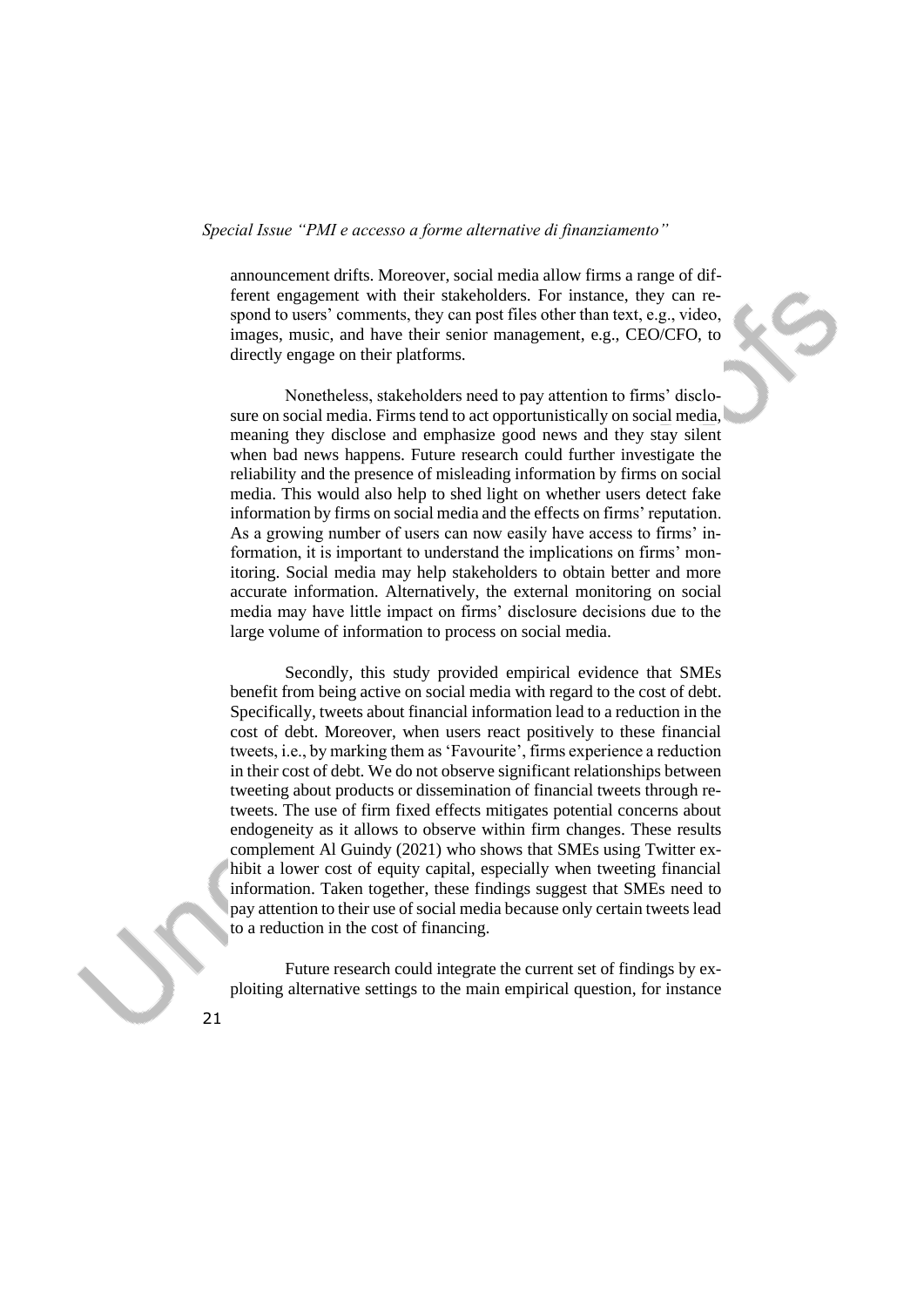by examining different (i) industries/sectors and (ii) firms' sizes (both within the SME definition and for larger corporates). Another interesting stream of research involves the impact of social media disclosure on alternative forms of equity (e.g. Venture Capital).

Additionally, future studies could expand the research to social media use other than Twitter and text. While more complex in terms of data gathering and data analysis, these social media platforms allow firms to gather users' attention through images and pictures. The extend these types of files may provide financers and investors with a broader range of information about corporate activities is still unclear. It is thus an empirical question whether these different types of information provide value added to their decisions and whether this would be particularly beneficial to SMEs who often have limited resources to develop sophisticated graphic or visual documents.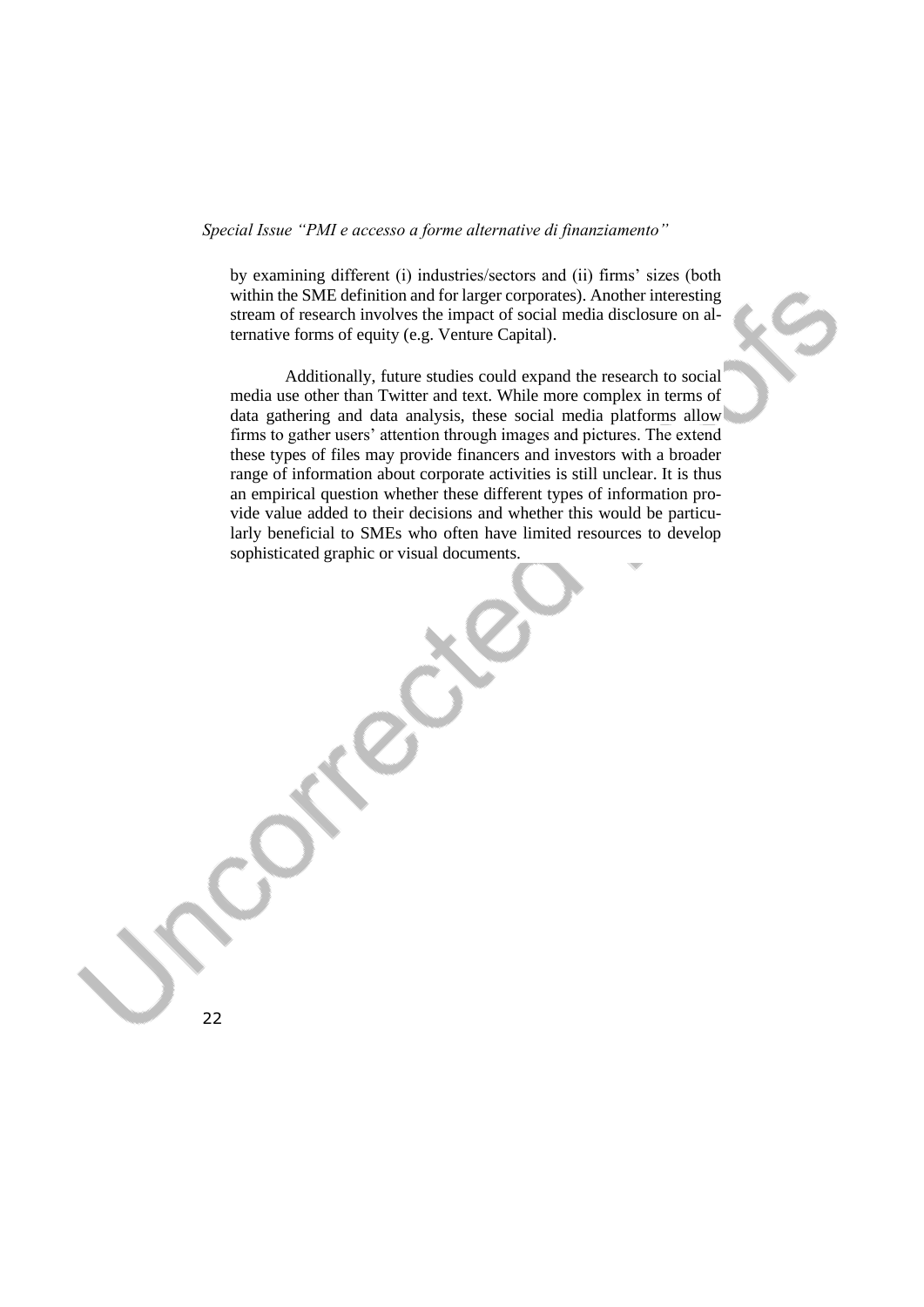#### **Bibliografia**

- Acharya, V., Pagano, M., & Volpin, P. (2016). Seeking alpha: Excess risk taking and competition for managerial talent. *The Review of Financial Studies*, *29*(10), 2565-2599.
- Al Guindy, M. (2021). Corporate Twitter use and cost of equity capital. *Journal of corporate finance*, *68*, 101926.
- Alalwan, A. A., Rana, N. P., Dwivedi, Y. K., & Algharabat, R. (2017). Social media in marketing: A review and analysis of the existing literature. *Telematics and Informatics*, *34*(7), 1177- 1190.
- Appel, G., Grewal, L., Hadi, R., & Stephen, A. T. (2020). The future of social media in marketing. *Journal of the Academy of Marketing Science*, *48*(1), 79-95.
- Bartov, E., Faurel, L., & Mohanram, P. S. (2018). Can Twitter help predict firm-level earnings and stock returns? *The Accounting Review*, *93*(3), 25-57.
- Beck, T., & Demirguc-Kunt, A. (2006). Small and medium-size enterprises: Access to finance as a growth constraint. *Journal of Banking & finance*, *30*(11), 2931-2943.
- Beck, T., Demirgüç-Kunt, A., & Maksimovic, V. (2008). Financing patterns around the world: Are small firms different? *Journal of financial economics*, *89*(3), 467-487.
- Blankespoor, E. (2018). Firm communication and investor response: A framework and discussion integrating social media. *Accounting, Organizations and Society*, *68*, 80-87.
- Blankespoor, E., Miller, G. S., & White, H. D. (2014). The role of dissemination in market liquidity: Evidence from firms' use of Twitter™. *The Accounting Review*, *89*(1), 79-112.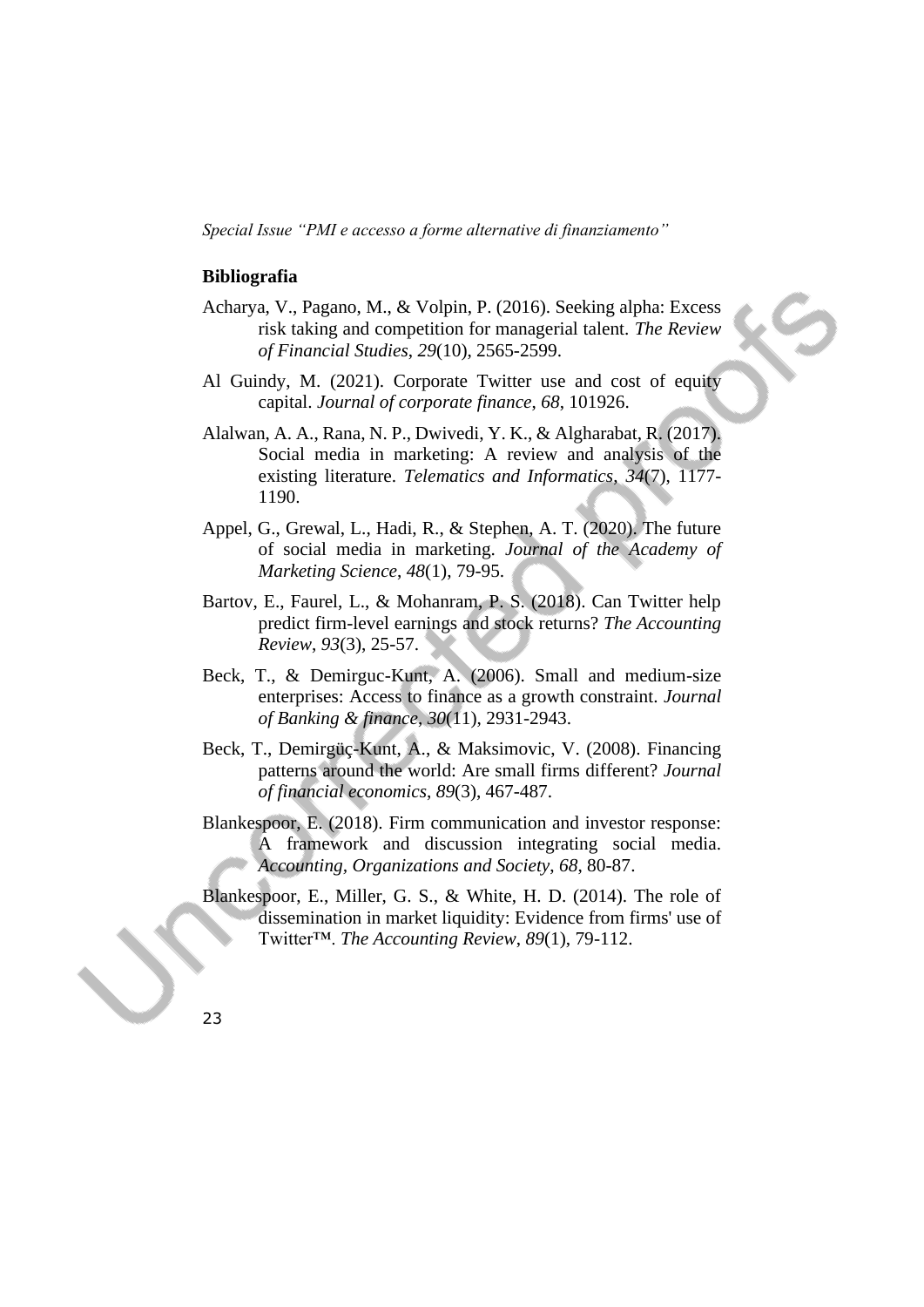- Bougrain, F., & Haudeville, B. (2002). Innovation, collaboration and SMEs internal research capacities. *Research policy*, *31*(5), 735-747.
- Boulland, R., Filip, A., Ghio, A., & Paugam, L. (2021). Grabbing Investors' Attention with Limited Resources: An Exploratory Study of the Small Cap Firms' Communication Channels. *working paper*.
- Bushee, B. J., & Miller, G. S. (2012). Investor relations, firm visibility, and investor following. *The Accounting Review*, *87*(3), 867- 897.
- Cade, N. L. (2018). Corporate social media: How two-way disclosure channels influence investors. *Accounting, Organizations and Society*, *68*, 63-79.
- Ding, R., Zhou, H., & Li, Y. (2020). Social media, financial reporting opacity, and return comovement: Evidence from Seeking Alpha. *Journal of Financial Markets*, *50*, 100511.
- Elliott, W. B., Grant, S. M., & Hodge, F. D. (2018). Negative news and investor trust: The role of \$ Firm and# CEO Twitter use. *Journal of Accounting Research*, *56*(5), 1483-1519.
- Fehrenbacher, D., & Ghio, A. (2021). Does Social Media Activity Influence Trade Credit Levels? Archival and Experimental Evidence. *working paper*.
- Filip, A., Ghio, A., & Paugam, L. (2020). Accounting information in innovative small cap firms: evidence from London's alternative investment market. *Accounting and Business Research*, 1-36.
- Gerakos, J., Lang, M., & Matfett, M. (2013). Post-listing performance and private sector regulation: The experience of London's Alternative Investment Market. *Journal of Accounting & Economics*, *56*(2-3), 189-215.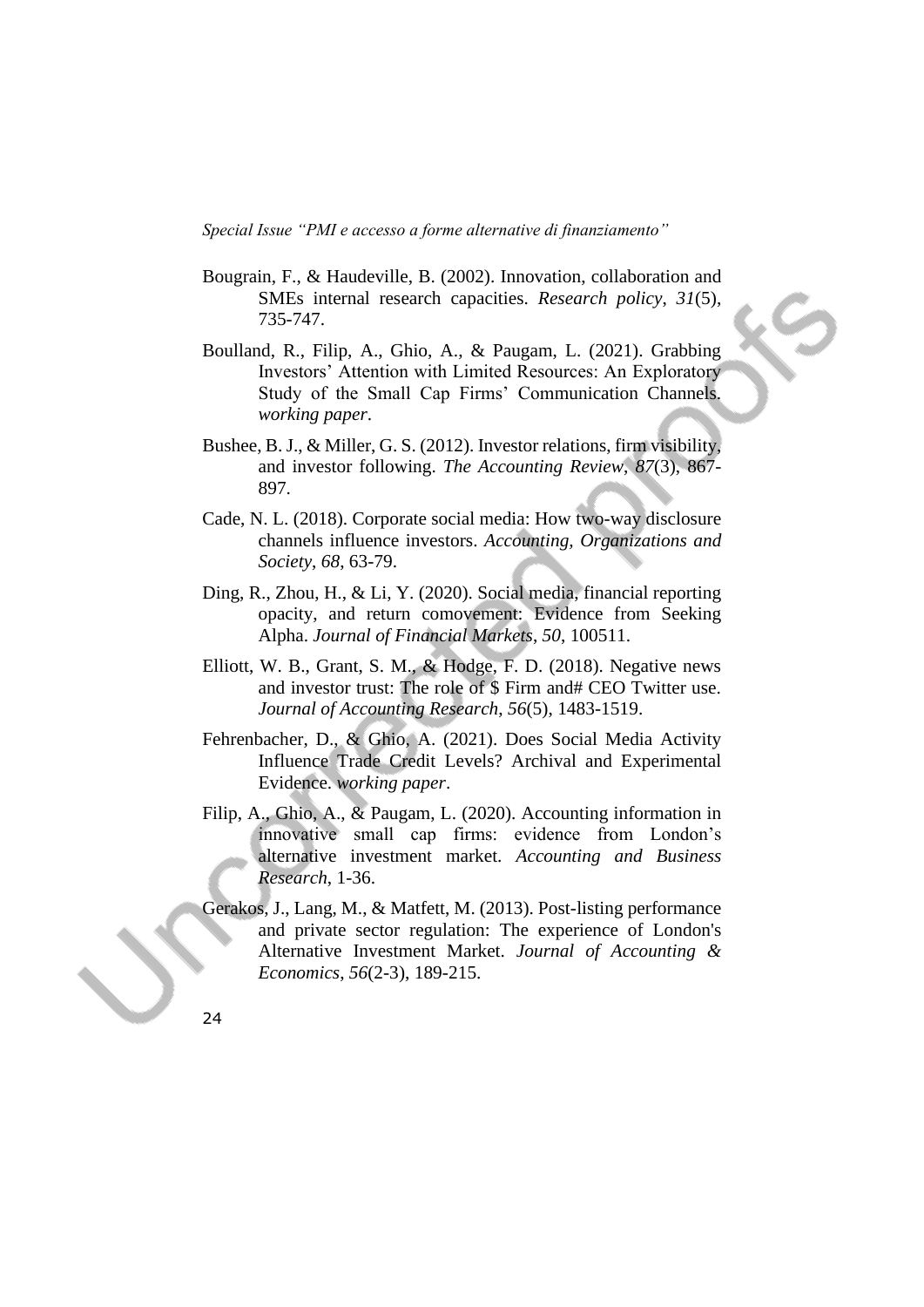- Ghio, A., & Verona, R. (2020). *The Evolution of Corporate Disclosure: Insights on Traditional and Modern Corporate Communication*. Springer.
- Gómez-Carrasco, P., Guillamón-Saorín, E., & Garcia Osma, B. (2021). Stakeholders versus firm communication in social media: the case of Twitter and corporate social responsibility information. *European Accounting Review*, *30*(1), 31-62.
- Holmes, S., Dunstan, K., & Dwyer, D. (1994). The cost of debt for small firms: evidence from Australia. *Journal of Small Business Management*, *32*(1), 27.
- Jia, W., Redigolo, G., Shu, S., & Zhao, J. (2020). Can social media distort price discovery? Evidence from merger rumors. *Journal of Accounting and Economics*, *70*(1), 101334.
- Jung, M. J., Naughton, J. P., Tahoun, A., & Wang, C. (2018). Do firms strategically disseminate? Evidence from corporate use of social media. *The Accounting Review*, *93*(4), 225-252.
- Kaplan, A. M., & Haenlein, M. (2010). Users of the world, unite! The challenges and opportunities of Social Media. *Business horizons*, *53*(1), 59-68.
- Lee, L. F., Hutton, A. P., & Shu, S. (2015). The role of social media in the capital market: Evidence from consumer product recalls. *Journal of Accounting Research*, *53*(2), 367-404.
- Leiponen, A., & Byma, J. (2009). If you cannot block, you better run: Small firms, cooperative innovation, and appropriation strategies. *Research policy*, *38*(9), 1478-1488.
- Lerman, A. (2020). Individual Investors' Attention to Accounting Information: Evidence from Online Financial Communities. *Contemporary Accounting Research*, *37*(4), 2020-2057.